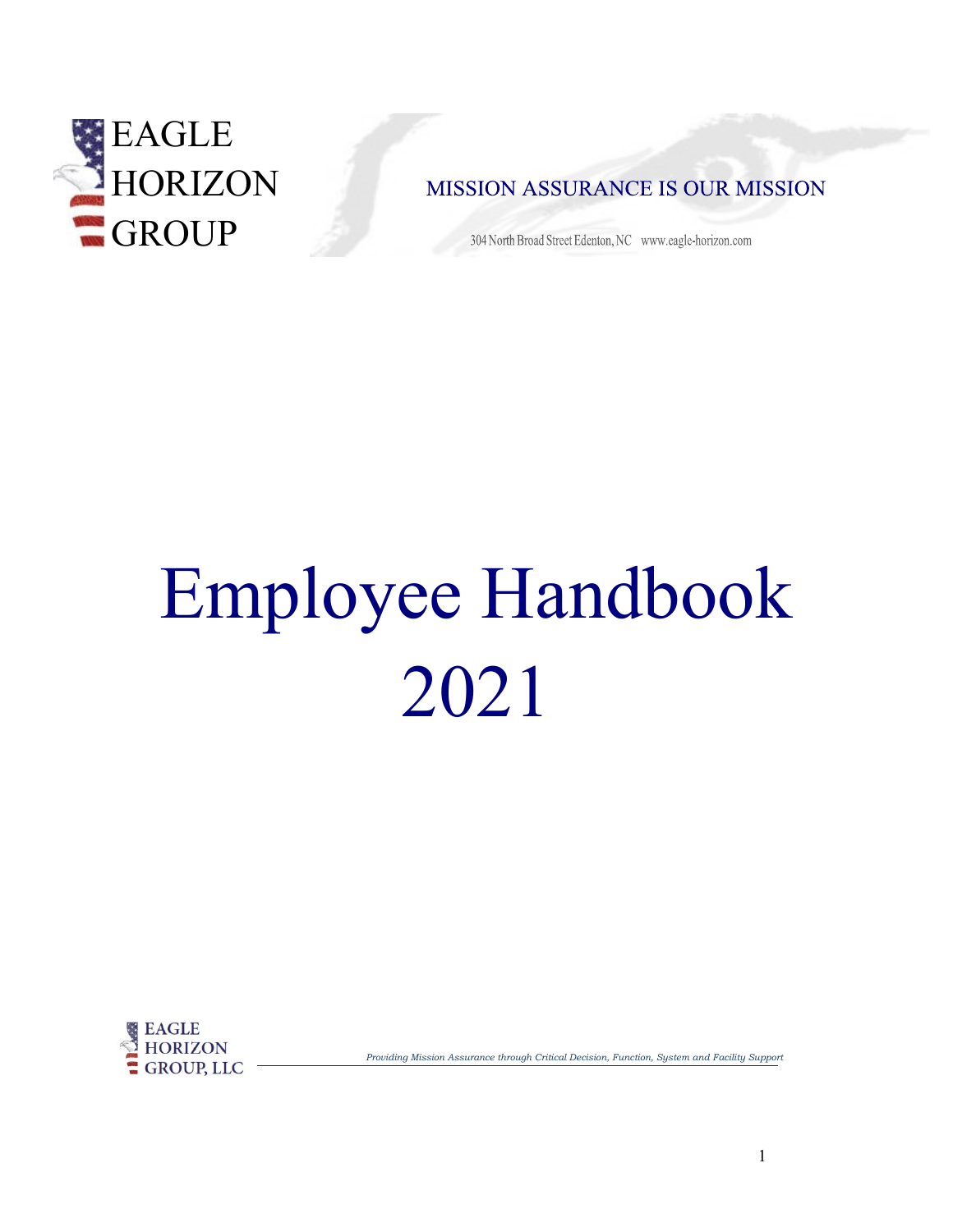# **Welcome Aboard Letter**

Welcome to Eagle Horizon Group!

As a member of our Company, it is important that you know a few things about our history, our goals, and our programs.

Eagle Horizon Group Inc. is an employee-owned Service Disabled Veteran and Economically Disadvantaged Woman Owned Small Business founded in 2010 as a Limited Liability Company in the Commonwealth of Virginia. Eagle Horizon offers national security services to government agencies in Mission Assurance:

- **Policy**
- Continuity of Operations / Government
- National Level Communications
- Emergency Operations planning, training and exercise
- Critical Facility infrastructure assessment, upgrade planning, operations, security Telecommunications and IT Insertion & Integration

Eagle Horizon and many of our activities are vital parts of the defense and security of the United States of America. For that reason, security is considered critical to our ability to work and deserves our continued vigilance.

Eagle Horizon is founded on the principle that its members are vital to our success and that of our customers. You are here because you bring unique and expert skills, and we are confident that you will apply these talents to our customers and their critical missions. Recognizing this, the company intends to take good care of our employees, knowing they will take great care of our customers.

This handbook was written to give you the answers to the most frequently asked questions about personnel policies and benefits, what we expect from you, and what you may expect from us in our combined efforts to serve our customers. It is designed to acquaint you with our policies as quickly as possible. Please read this entire handbook as soon as possible so that you will have an accurate understanding of the material covered. The door is open – help us to help you!

Sincerely,

Rae Ohlert **CEO**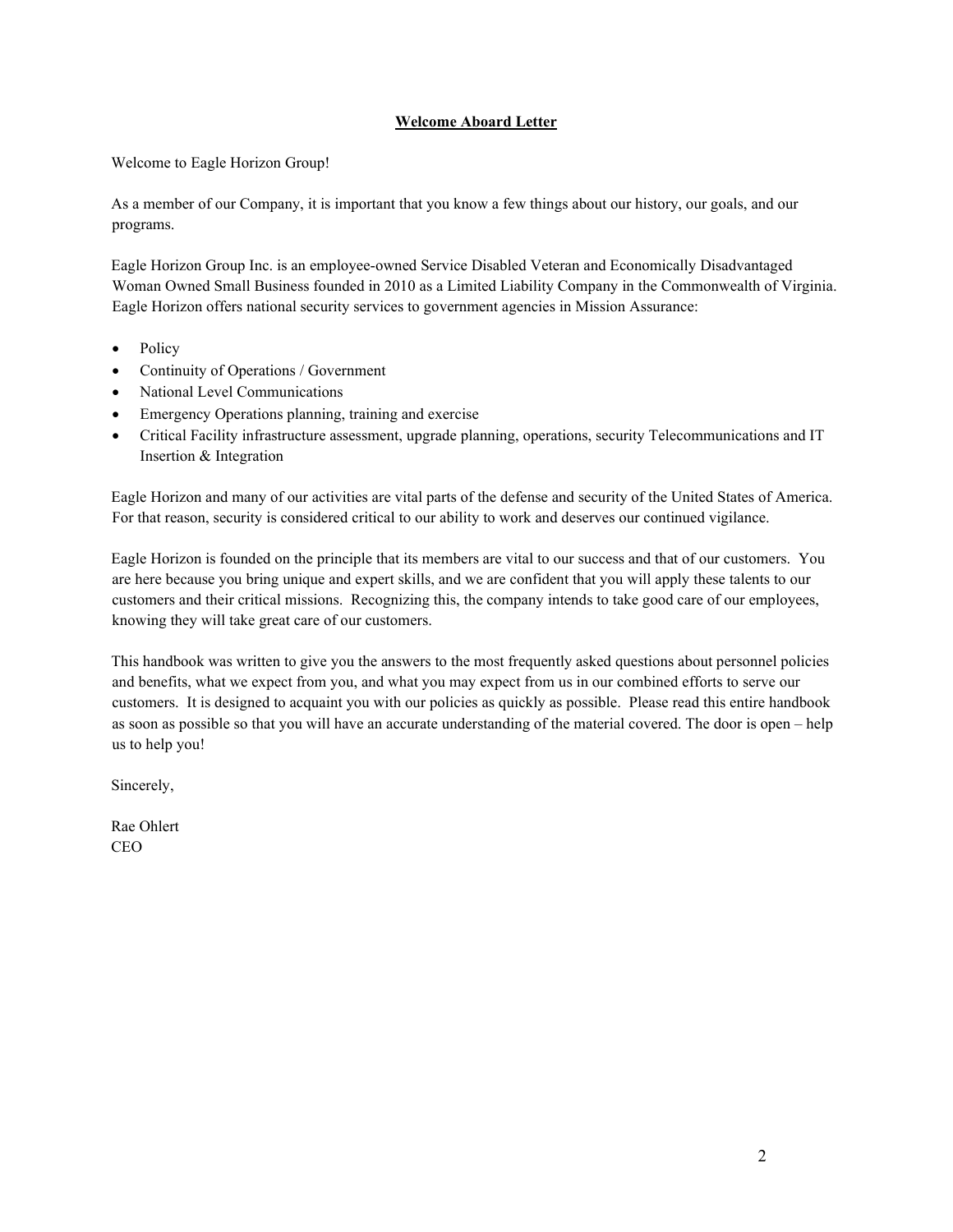# **Welcome to Eagle Horizon Group!**

As a member of our Company, it is important that you know a few things about our history, our goals, and our programs.

Eagle Horizon Group LLC is a Service Disabled Veteran and Woman-owned small business founded in 2010 as a Limited Liability Company headquartered in the Commonwealth of Virginia. Eagle Horizon offers national security services to government agencies Eagle Horizon Group and many of our activities are vital parts of the defense and security of the United States of America. For that reason, security is considered critical to our ability to work and deserves our continued vigilance. We value each one of our members, and we hope that you find your work here rewarding and satisfying.

#### **The Purpose of This Handbook**

This handbook will serve to guide you with the privileges, benefits, and responsibilities of being an employee at our company as quickly as possible. Please understand that this handbook can only highlight and summarize our company's policies and practices. For detailed information, you will have to talk to your supervisor, the Chief Operating Officer, Edward Ohlert, 703-868-7232, edward.ohlert@eaglehorizon.com or the Facility Security Officer, Rae Ohlert, 571-224-3806, [rae@eagle-horizon.com.](mailto:rae@eagle-horizon.com)

In this company, as in the rest of the world, circumstances are constantly changing. As a result, we may have to revise, rescind, or supplement these policies from time to time. Nothing in this handbook is a contract or a promise. The policies can change at any time, for any reason, without warning. We are always looking for ways to improve communications with our employees. If you have suggestions for ways to improve this handbook in particular, or employee relations in general, we want them! Please feel free to bring ideas to Ed Ohlert, 703-868-7232.

#### **Human Resources Contact**

Lincoln Varian is our company's human resource contact. Any questions you may have regarding payroll, health benefits, 401K plan, expenses, tax information, pay stub access, timekeeping software, or any employment related questions or concerns please contact him at lincoln.varian@eagle-horizon.com or y phone at 704-519-7350.

#### **Employment Is At Will**

We sincerely hope that your employment here will be a positive and rewarding experience. However, we cannot make any guarantees about your continued employment at our company. Your employment here is at will. This means that you are free to quit at any time, for any reason, just as we are free to terminate your employment at any time, for any reason - with or without notice, with or without cause. Nothing in this Handbook constitutes a contract or promise of continued employment.

#### **Commitment to Equal Opportunity**

Our company believes that all people are entitled to equal employment opportunity. We follow state and federal laws prohibiting discrimination in hiring and employment. We do not discriminate against employees or applicants in violation of those laws.

#### **Recruitment**

We know that we are only as good as our employees, so we search as widely as possible for talented and motivated individuals to fill vacant positions in our company. We encourage our employees to share with us their ideas about what more we can do to find and recruit talented and motivated individuals. We conduct all recruiting in a fair and nondiscriminatory manner.

#### **Employment of Relatives**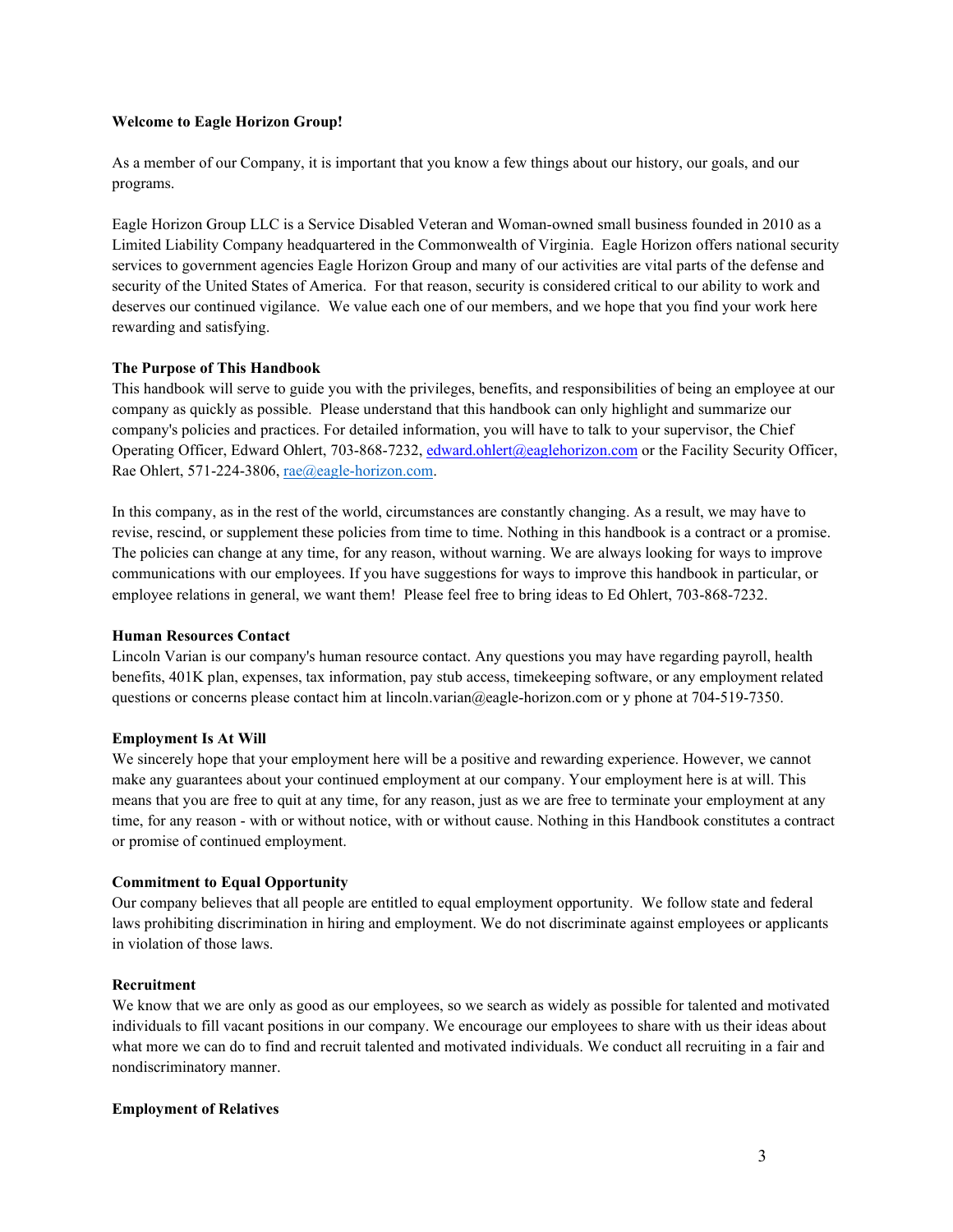Usually, this company will not refuse to hire someone simply because he or she is related to one of our current employees. There are times, however, when employing relatives is inappropriate and has the potential to affect the morale of other employees and to create conflicts of interest for the relatives involved. Therefore, we will not hire relatives of current employees where one relative will have to supervise the other. If two employees become related while working for this company, and if one of them is in a position of supervision over the other, only one of the employees will be allowed to keep his or her current position. The other will either have to transfer to another position or supervisor or leave the company. Under this policy, the term "relatives" encompasses husbands, wives, live-in partners, domestic partners, parents, children, siblings, in-laws, cousins, aunts, and uncles. This policy covers biological relationships, marriage relationships, and step relationships.

#### **New Employee Orientation**

Within a day or two of starting work, you will be scheduled for a new employee orientation. Please bring two passport photos, identification as required on the I-9 [\(http://www.uscis.gov/sites/default/files/files/form/i-9.pdf\),](http://www.uscis.gov/sites/default/files/files/form/i-9.pdf) and a cancelled check to establish direct deposit. During this meeting, you will receive important information about our company's policies and procedures. You will also be asked to complete paperwork and forms relating to your employment, such as tax withholding forms, emergency contact forms, and benefits paperwork. Please feel free to ask any questions you might have about the company during the orientation meeting. If additional questions come up after the meeting, you can ask your supervisor or any of the company officers listed on the first page of this handbook.

#### **Proof of Work Eligibility**

Within three business days of your first day of work, the federal government requires you complete federal Form I-9 and show us documentation proving your identity and your eligibility to work in the United States.

#### **Child Support Reporting Requirements**

Federal and Commonwealth / state laws require us to report basic information about new employees, including your name, address, and Social Security number, to a state agency called the State Directory of New Hires. The state collects this information to enforce child support orders. If the state determines that you owe child support, it will send us an order requiring us to withhold money from your paycheck to pay your child support obligations.

#### **Exempt and Nonexempt Employees**

Your entitlement to earn overtime pay depends on whether you are classified as an exempt or a nonexempt employee. Exempt employees are those who do not earn overtime because they are exempt from the overtime provisions of the federal Fair Labor Standards Act and applicable state laws. Nonexempt employees are those who meet the criteria for being covered by the overtime provisions of the federal Fair Labor Standards Act and applicable state laws. If you are uncertain about which category you fall into, speak to your supervisor or the HR Specialist.

#### **Hours of Work**

Your supervisor will let you know your work schedule, including what time you will be expected to start and finish work each day.

#### **Flexible Scheduling**

We understand that many employees must balance the demands of their job with the needs of their families and other outside commitments. Therefore, we offer our employees the opportunity to request a flexible schedule. If you would like to change your work schedule -- for example, to come in and leave a couple of hours earlier or to work more hours on some days and fewer on others -- please talk to your supervisor. The company will consider flexible scheduling requests on a case-by-case basis. When deciding whether to grant your request, we may consider the nature of your job, your work history, and our staffing needs, among other things.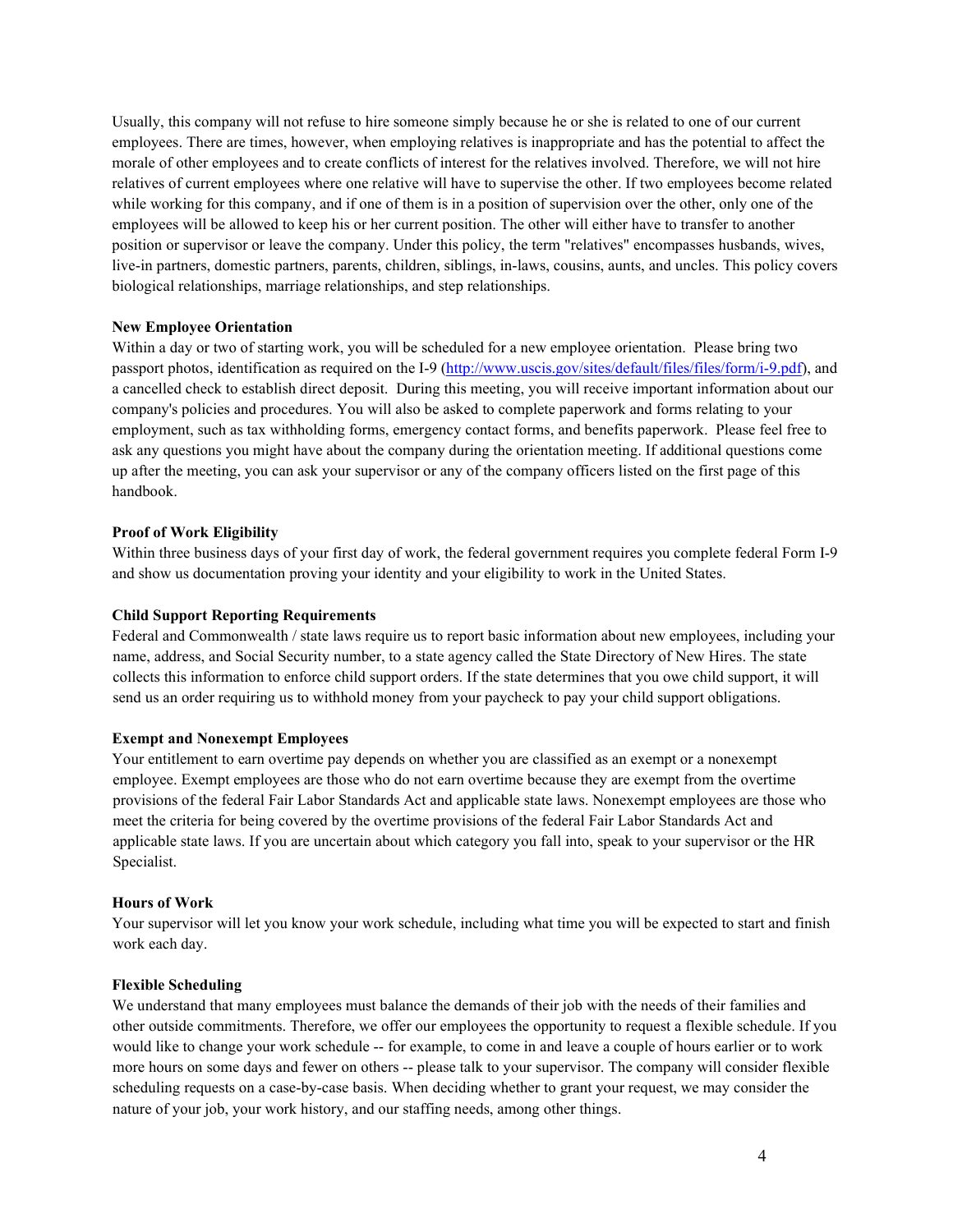# **Overtime**

On occasion, we may ask employees to work beyond their regular scheduled hours. We expect employees to work a reasonable amount of overtime: This is a job requirement. We will try to give employees advance notice when overtime work is necessary; however, it may not always be possible to notify workers in advance. Exempt employees will not be paid for working beyond their regular scheduled hours. We will consider case-by-case exceptions to this policy if the contract under which you are working specifically authorizes paid overtime. Nonexempt employees are entitled to payment for overtime, according to the rules set forth below.

- All overtime work must be approved in writing, in advance, by the employee's supervisor. Working overtime without permission violates Company policy and may result in disciplinary action.
- For purposes of calculating how many hours an employee has worked in a day or week, our workweek begins at 12:01 a.m. on Monday and ends at midnight on Sunday. Our workday begins at 12:01 a.m. and ends at midnight each day.
- Nonexempt employees will be paid  $1\frac{1}{2}$  times their regular hourly rate of pay for every hour worked in excess of 40 in a single week.
- Only time actually spent working counts as hours worked. Vacation time, sick days, holidays, or any other paid time during which an employee did not actually work will not count as hours worked.

#### **Timekeeping**

Each employee is required to accurately maintain a time sheet. *Time must be recorded every day worked, at the end of the day.* Employee paycheck and benefit hours are based on the hours submitted through the timesheet. Each employee is responsible for his or her own timesheet. Falsification of hours or other unauthorized alteration of this timesheet will be grounds for dismissal. No employee will write or make entries on another employee's timesheet, even if given permission. All timesheets must be correct at the end of the pay period for pay to be received. If a timesheet needs to be corrected, the employee's supervisor must make the correction and note the reason for the change.

#### **Payday**

Employees are paid twice monthly. You will receive your pay by direct deposit on the 7th and the 21st. To ensure all employees are paid promptly, all employees must submit their time sheets by the end of the last business day of the pay period.

#### **Payroll Deductions**

Your paycheck reflects your total earnings for the pay period, as well as any mandatory or voluntary deductions from your paycheck. Statutory deductions are deductions that we are legally required to take. Such deductions include items such as federal income tax, Social Security tax (FICA), and any applicable state taxes. Voluntary deductions are deductions that you have authorized. Such deductions might include 401(k) or Flexible Saving Accounts. If you have any questions about your deductions, or wish to change your federal withholding form (Form W-4), contact our Payroll Manager.

#### **Wage Garnishments**

A wage garnishment is an order from a court or a government agency directing us to withhold a certain amount of money from an employee's paycheck and send it to a person or agency. Wages can be garnished to pay child support, spousal support or alimony, tax debts, outstanding student loans, or money owed as a result of a judgment in a civil lawsuit. If we are instructed by a court or agency to garnish an employee's wages, the employee will be notified of the garnishment at once. Please note that we are legally required to comply with these orders. If you dispute or have concerns about the amount of a garnishment, you must contact the court or agency that issued the order. Employees who have a security clearance must notify the FSO of any wage garnishments.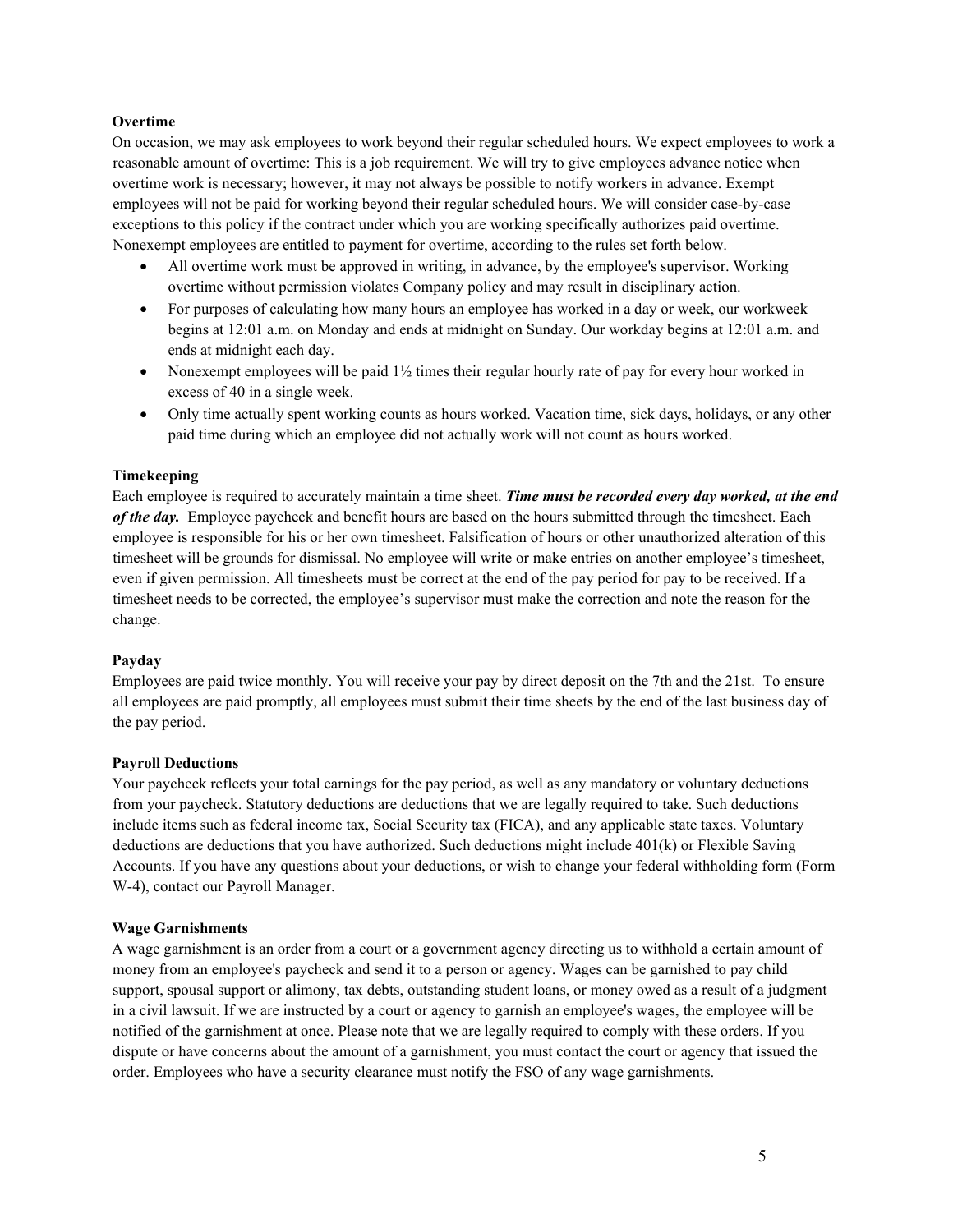# **Expense Reimbursement**

From time to time, employees may incur expenses on behalf of our company/client. We will reimburse you for the actual work-related expenses you incur. You must follow these procedures to get reimbursed:

- Get permission from your supervisor before incurring an expense.
- Spend the company's money wisely. Make efforts to save money and use approved vendors whenever possible.
- Keep a receipt or some other proof of payment for every expense.
- Submit your receipts, along with any expense reports, into the Capriccio timekeeping system any time for payment within the same pay period. Your supervisor is responsible for submitting your expense report to Contracts Remember that you are spending the company's money when you pay for business-related expenses. Your supervisor can assist you in deciding whether an expense is appropriate.

# *Procedures for Travel Expenses*

If employees are required to travel for work, the company will reimburse you for your travel expenses, including:

- cost of travel to and from the airport or train station, including parking expenses and tolls cost of airline or train tickets -- such tickets must be coach class whenever possible
- cost of an economy class rental car, if necessary
- mileage reimbursement, for those employees who prefer to use their own cars for company travel cost of lodging -- employees should select moderately priced lodging if possible, and cost of meals and other incidental expenses, up to the current federal government MI&E rate. Note that the sum of lodging and MI&E may not exceed federal government per diem without justification.

You must request advance approval of all travel expenses from your supervisor and follow the procedures above to have your expenses reimbursed.

# *Mileage Reimbursement*

Employees who use their own vehicle for Company business will be reimbursed at the current federal government rate. Employees are not entitled to separate reimbursement for gas, maintenance, insurance, or other vehicle-related expenses -- the reimbursement rate is intended to encompass all of these expenses. Before using a personal vehicle for work-related purposes, employees must demonstrate that they have a valid driver's license and adequate insurance coverage. The company does not reimburse employees for their commute to and from the workplace. To claim mileage reimbursement, you must follow these procedures:

- Keep a written record of your business-related travel, including the total mileage of each business trip, the date of travel, the location to which you traveled, and the purpose of your trip.
- If you anticipate having to travel an unusually long distance, consider a rental vehicle, and get your supervisor's approval before making the trip.
- Submit your record to your supervisor for approval on the last day of the month.
- Your supervisor is responsible for submitting your reimbursement request.

# **Employee Benefit Plans**

As part of our commitment to our employees and their well-being, our company provides employees with a variety of benefit plans. However, we cannot provide the details of each plan here. You should receive official plan documents for each of the benefit plans that we offer. Those documents (along with any updates that we give you) should be your primary resource for information about your benefit plans. If you see any conflict between those documents and the information in this handbook, you should rely on the official plan documents. The benefits we provide are meant to help employees maintain a high quality of life -- both professionally and personally. We sincerely hope that each employee will take full advantage of these benefits. If you do not understand the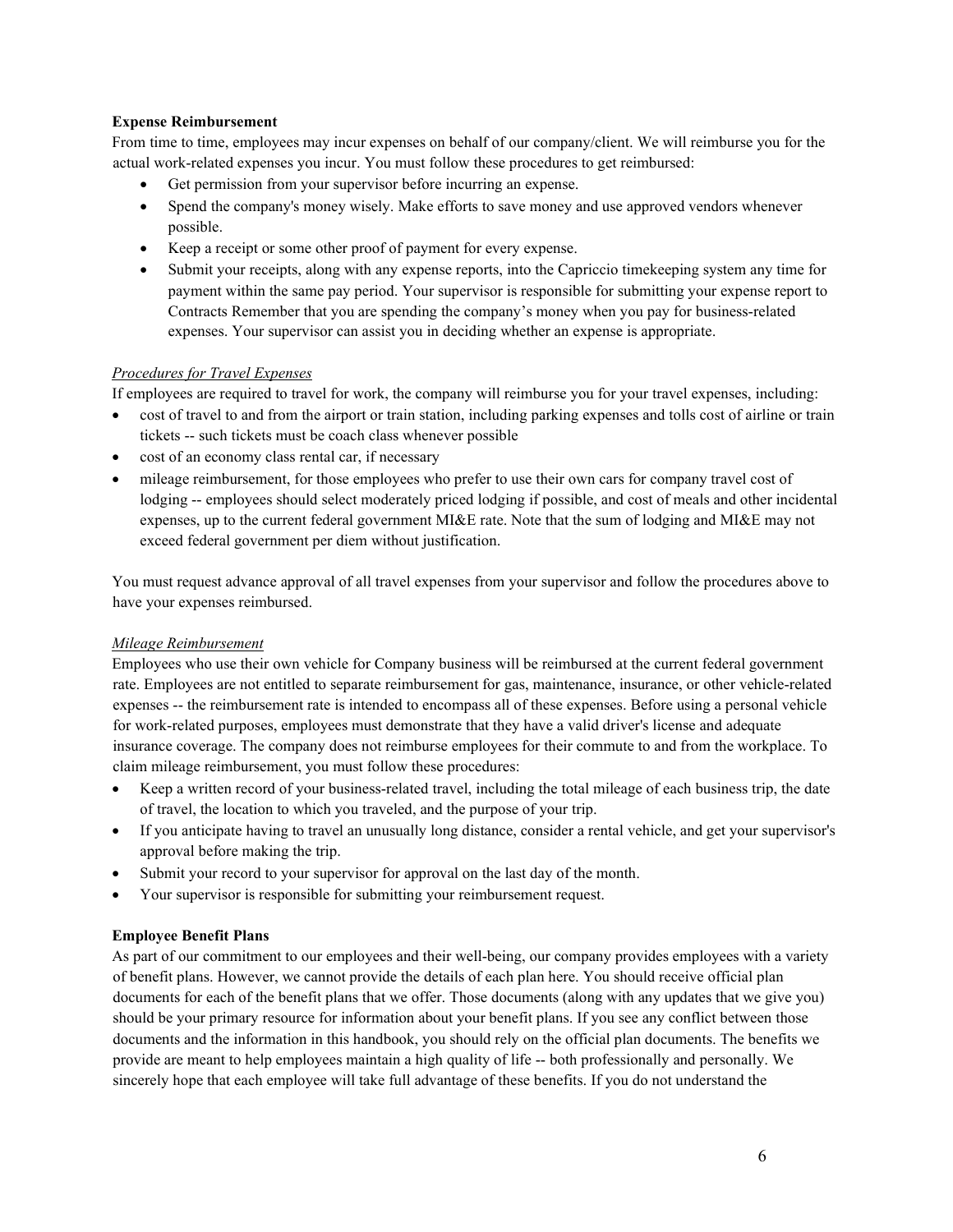information in the plan documents, or if you have any questions about the benefits we offer, please talk to our Benefits Manager.

#### **Workers' Compensation Insurance**

If you suffer from an illness or injury that is related to your work, you may be eligible for workers' compensation benefits. Workers' compensation will pay for medical care and lost wages resulting from job-related illnesses or injuries. If you are injured or become ill through work, please inform your supervisor immediately regardless of how minor the injury or illness might be. To find out more about workers' compensation coverage, contact our HR Manager.

#### **Unemployment Insurance**

If your employment with our company ends, you may be eligible for unemployment benefits. These benefits provide you with a percentage of your wages while you are unemployed and looking for work. To find out more, contact your state Workforce Commission.

# **Paid Time Off**

Eagle Horizon Group offers a combined paid time off ("PTO") program for vacation, sick leave, and personal days or floating holidays. We believe this program will give employees the flexibility to manage their time off as they see fit. Employees may use TO for sickness, for vacation, to attend a child's school activities, to care for elderly or ill family members, to take care of personal errands or business, or simply to take a day off work. Employees must schedule time off in advance with their supervisors with coordination with the customer. We will try to grant every employee's PTO request for the days off they choose. Because we must have enough workers to meet our day-today needs, however, we might not be able to grant every PTO request, especially during holiday periods. If circumstances, such as a medical or family emergency, prevent advance scheduling, you must inform your supervisor as soon as possible that you are taking paid time off. Because PTO encompasses vacation and sick leave, employees must manage their PTO responsibly to ensure that they have time available for emergencies, such as personal or family illness. An employee who needs time off but has no remaining PTO may be eligible to take unpaid leave. The Company will decide these requests on a case-by-case basis. Employees will be paid for any accrued and unused PTO when their employment ends. The rate of PTO accrual depends on seniority.

The Company will grant PTO time in the amounts and schedule noted below to active employees who are full time. PTO amounts are granted starting at hire based on the time periods listed (see below). PTO will continue to be granted while an employee is on USERRA applicable Military leave.

| <b>PTO</b> amounts for eligible full-time employees |                                             |
|-----------------------------------------------------|---------------------------------------------|
| Length of Continuous Employment:                    | <b>PTO Amounts Granted:</b>                 |
| During 1 <sup>st</sup> two years of employment      | 6.67 hours per month (up to 80 hours/year)  |
| After $2nd$ year of employment                      | 10 hours per month (up to 120 hours/year)   |
| During the $5th$ year of employment                 | 13.3 hours per month (up to 160 hours/year) |

# *PTO USAGE PROCEDURE*

• For tracking of PTO, the annual amount of PTO to be earned in the fiscal year will be available in full at the beginning of the fiscal year and deducted as used. For employees entering the company during a fiscal year, a pro-rated amount of PTO to the end of that fiscal year will be tracked as available upon entry and deducted as used. Should an employee cross an employment anniversary date during a fiscal year, the increase in tracked PTO for the remainder of the fiscal year will be added to tracking and deducted as used.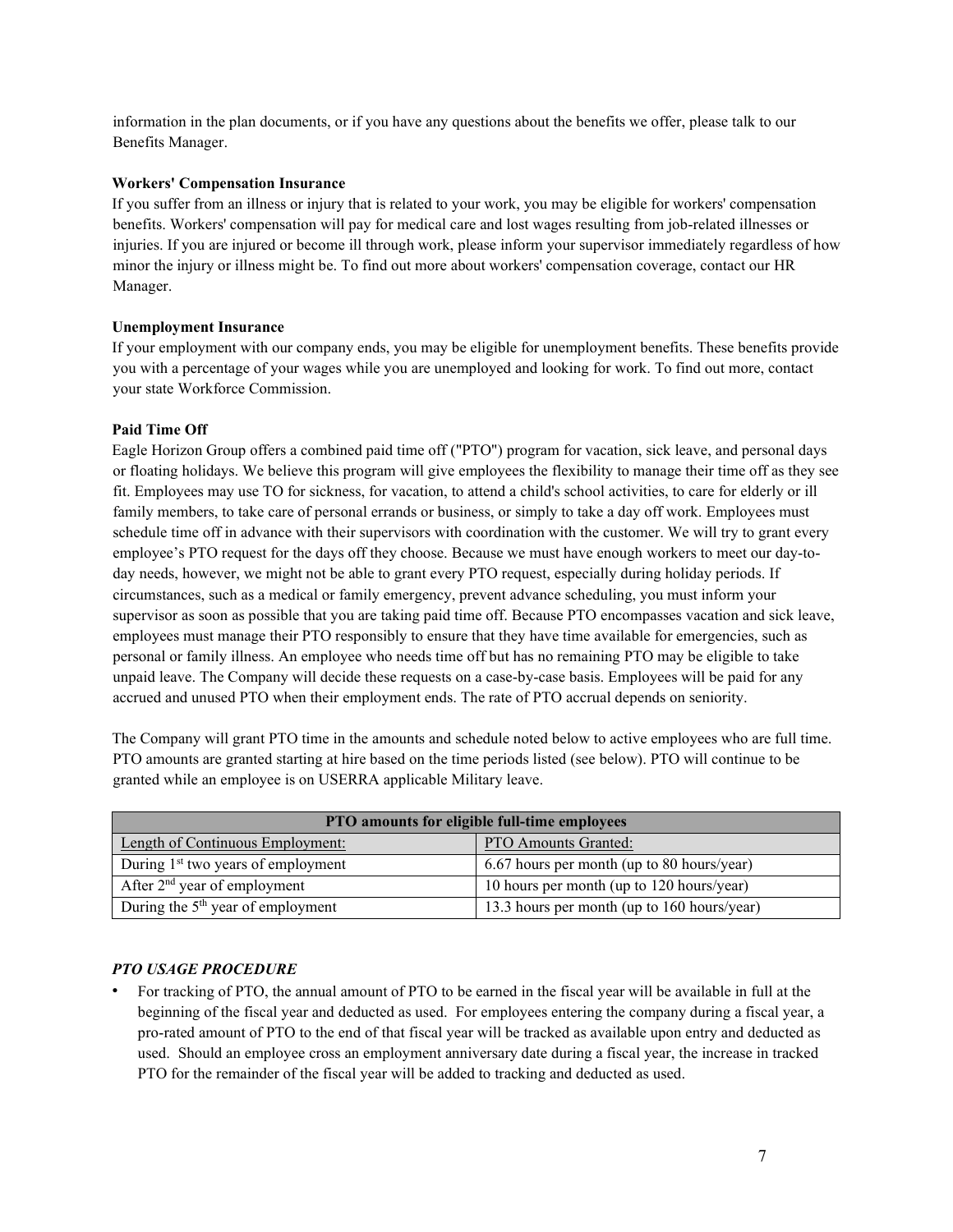- Requests for use of PTO must be submitted by the employee to their manager at least one month prior to date of desired use.
- PTO usage dates will be scheduled at a time mutually agreeable to the employee and their manager. Subject to the discretion of their manager, an employee will be given preference in the scheduling of PTO in the order of length of employment. Consideration will be given to honor an employee's request for PTO scheduling; however, workload may not permit more than one employee on PTO at one time and time off may be postponed or scheduled accordingly by the manager. PTO cannot be taken in consecutive weeks unless approved by the employee's manager.
- When PTO is to be applied for absences related to illness, the Company reserves the right to request documentation to verify the need to miss work (see attendance policy for specific requirements).
- PTO hours used are not considered hours worked for overtime purposes as defined under the FLSA.
- If a salaried or exempt employee misses work for personal reasons or illness, and has PTO available, the PTO may be applied to the time missed in lieu of regular wages as allowed by law. This may also apply for hourly and/or other non-exempt employees.
- Once PTO has been exhausted additional time off will be unpaid unless covered by alternate paid time off policy or required otherwise by applicable law.
- If, at the date of separation of employment, employees have used more PTO than had been granted under the schedule above, the overpaid amount will be deducted from the employee's final paycheck as allowed by law. Note that tracking availability of the full year of PTO does not increase the PTO granted to the separation date.
- If, at the date of separation of employment, employees have used less PTO than had been granted under the schedule above, the unused amount will be added to the employee's final paycheck as allowed by law. Note that tracking availability of the full year of PTO does not increase the PTO granted to the separation date, and the company will not pay more PTO than has been granted under the schedule above to the date of separation.
- If paid out at separation, any granted and unused PTO will be applied to the time period following last date worked based on the amount of PTO remaining (e.g. if employee last works on a Friday and has 40 hours remaining, that 40 hours would apply to the following 40 hours of normally scheduled work).
- Unused PTO will not be carried over to the following calendar year. Any unused PTO at year end will be paid as a lump sum.
- If payout of remaining PTO is allowed at separation, employees who resign of their own accord or are laid off due to lack of work available may be paid remaining PTO as long as required advance notice of resignation is provided and actually worked. PTO cannot be used to fulfill resignation notice period in lieu of time actually worked. Unused PTO is not paid out to employees terminated for misconduct.

# **Amendment January 2019**

2018 presented quite a few instances that pointed out the extent that our Employee Manual failed to address how we would handle among other things, PTO. To that end, we have made several changes to our policy. EHG will still pay out any unused leave but in 2019 we are splitting leave into 2 categories. ¾ of leave hours will be employees discretionary leave, still to be taken with advanced coordination and request to and approval from the PM and the government so as to not compromise the mission. In some circumstances you may not be able to take all your leave. ¼ of leave hours will be reserved to cover any unscheduled leave. This unscheduled leave will include but not be limited to the following:

- Snow Days/Inclement weather
- Spontaneous Federal Holidays (Christmas Eve, Good Friday, National Day of Mourning, day after Thanksgiving, etc.)
- Building Access Denial (contract disputes, security processing, health/safety issues like flooding, fire, anthrax, etc.)
- Government Shut Down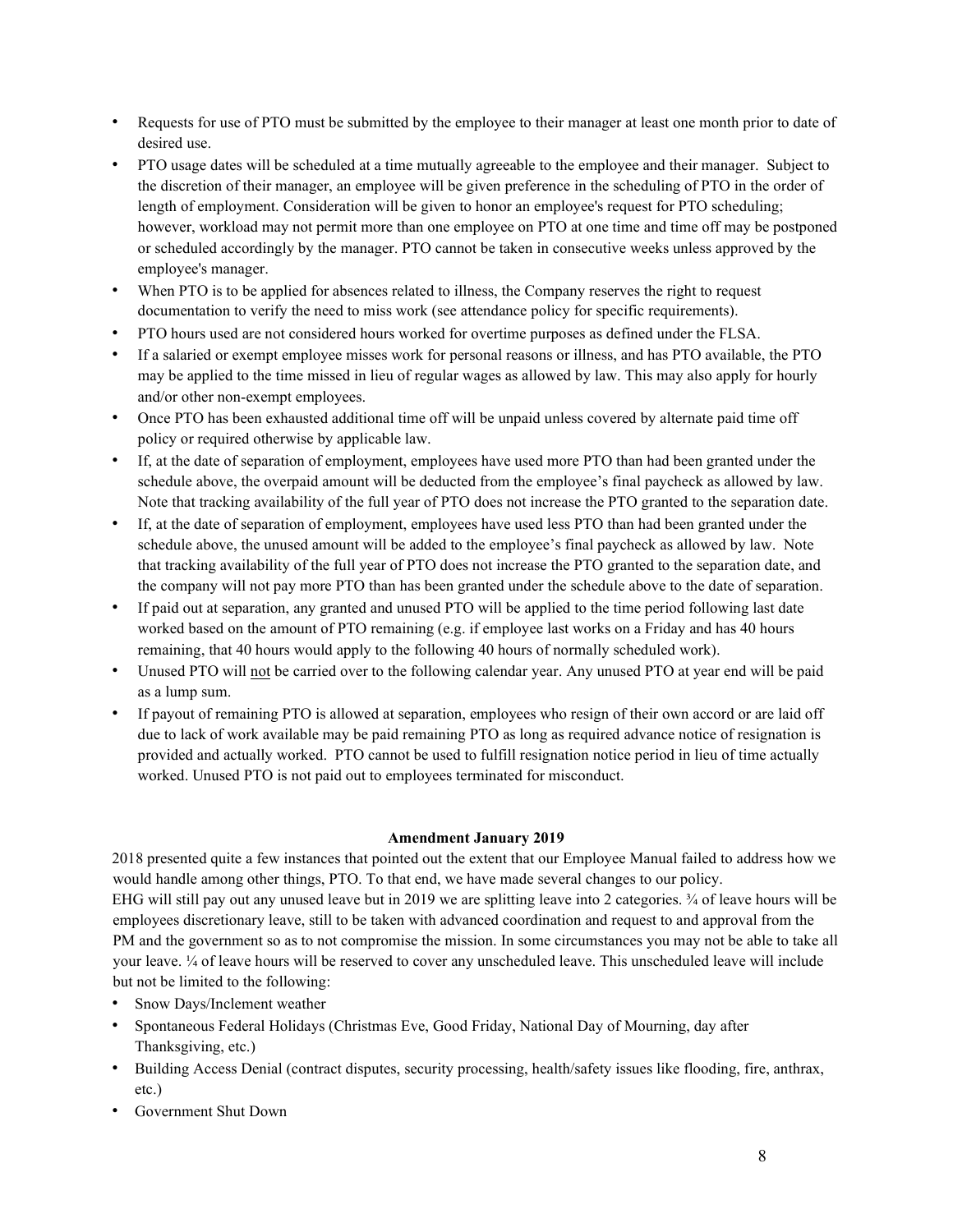- Catastrophic National Disaster
- Car trouble/flat tire/accident/traffic
- Family Emergency
- Medical Emergency
- Jail/Detention

For 40 hour/week, full-time, salaried, exempt employees, PTO is earned at a rate of 1 hour for every 11.5 hours direct labor or overhead labor worked. PTO is not earned while taking leave or on leave without pay. If an employee has leave without pay during the year, their PTO balance will be adjusted downward accordingly. Employees are permitted to "go in the hole" on PTO up to 80 hours at any given time during the year until October 1. PTO balances will be reviewed quarterly and adjustments made to bring balances within parameters (i.e., moving PTO overages into a leave without pay status and adjusting pay).

# *BEREAVEMENT LEAVE*

Eagle Horizon provides paid time off leave to assist employees dealing with the loss of loved ones as follows: In the event of a death in the immediate family (spouse, domestic partner/significant other, child, step or foster child, grandchild, son or daughter-in-law, parent, stepparent, parent-in-law, grandparent, sibling, or stepsibling), Eagle Horizon will provide regular, full-time employees with up to three working days off with pay. In the event of a death in the extended family (aunt, uncle, niece, nephew, or cousin), Eagle Horizon will provide regular, full-time employees with one day off with pay.

Bereavement pay is calculated based on the employee's scheduled workday, up to a maximum of 8 hours per day, and is not be included as time worked for overtime computation purposes.

# **Holidays**

Our company observes the ten official federal government holidays. If you need to work on a holiday, a compensatory day off can be scheduled with your supervisor.

# *Holiday's Observed*

Eagle Horizon observes the following days on which the workplace may be closed in observance of a holiday.

- 1. New Year's Day
- 2. Birthday of Martin Luther King, Jr
- 3. Washington's Birthday
- 4. Memorial Day
- 5. Independence Day (July 4th)
- 6. Labor Day
- 7. Columbus Day
- 8. Veteran's Day
- 9. Thanksgiving Day
- 10. Christmas Day

When one of the above holidays falls on a day that the business or segments of the business would normally be closed anyway, the company will follow the federal government's holiday observance. There may be occasions based on the operating needs of the business where a holiday cannot be observed, or certain departments of the business may still be operating on a day when the holiday may be observed.

To be eligible for holiday pay for a holiday workplace closure, an hourly employee must be full-time and work his/her complete assigned work shift falling immediately prior and after the observed holiday or have an acceptable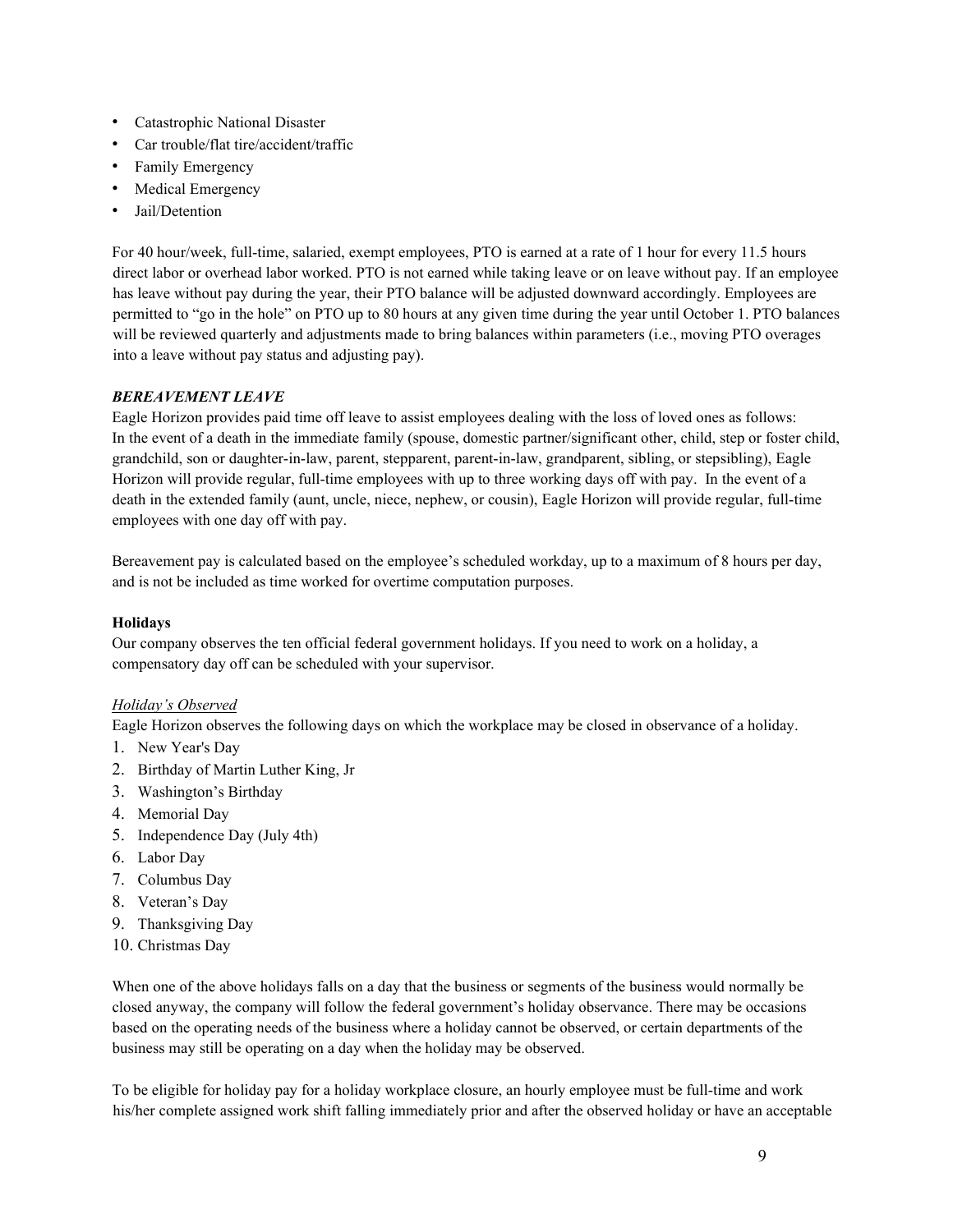excuse (e.g., an employee who works Monday through Friday would need to work all of Friday and Tuesday around a Monday observed holiday to be eligible for holiday paid time off for the holiday). Hourly and Salaried employees will not be paid holiday pay for any holiday closures while on unpaid leave (e.g., military, FMLA) or when the observed holiday falls on a day when the employee would not otherwise have been scheduled to work. Paid holiday time off is not considered hours worked for overtime calculation purposes.

The Company recognizes that some employees may wish to observe, as periods of worship or commemoration, certain days that are not included in the normally observed holidays. Accordingly, employees who would like to take a day off for those reasons may do so if it will not unduly disrupt the Company's business or impose an undue hardship and if the absence is approved through normal attendance policy procedures. Employees may use accrued paid time off for these occasions if available, or may take the time off as unpaid as allowed by law.

# *Hourly Employees*

Observed holidays are only paid to eligible full-time hourly employees who have completed ninety (90) calendar days of continuous employment with the Company. Eligible hourly employees will be paid for the number of hours normally worked per day up to eight (8) hours for each observed holiday at their straight time hourly rate. Employees on approved paid time off when the observed holiday occurs will receive holiday pay for the day, but not both paid time off and holiday pay together.

# *Salaried Employees*

Salaried employees will be eligible for observed holidays beginning at hire. Salaried employees are paid normal wages for the observed holiday, either paid as regular wages or holiday wages.

# **Closures**

If the government is closed for any reason, it is the employee's option to take PTO or use Leave Without Pay. The ability to make-up missed working time is project-dependent and based upon contractual requirements. Any makeup time must be coordinated with the customer and approved by your supervisor.

# **Military Leave**

Our company supports those who serve in the armed forces to protect our country. In keeping with this commitment, and in accordance with state and federal law, employees who must be absent from work for military service are entitled to take a military leave of absence. When an employee's military leave ends, that employee will be reinstated to the position he or she would have held if continuously employed, as long as the employee meets the requirements of federal and state law.

Employees who are called to military service must tell their supervisors as soon as possible that they will need to take military leave. An employee whose military service has ended must return to work or inform the company that he or she wants to be reinstated in accordance with these guidelines:

- For a leave of 30 or fewer days, the employee must report back to work on the first regularly scheduled workday after completing military service, allowing for travel time.
- For a leave of 31 to 180 days, the employee must request reinstatement within 14 days after military service ends.
- For a leave of 181 days or more, the employee must request reinstatement within 90 days after military service ends.
- During this leave, employees are entitled to use accrued PTO.
- The company will continue your health insurance benefits during your leave, under these circumstances:
- If you are absent for 30 or fewer days, you will be treated as any employee not on leave. The Company will continue to pay its share of the insurance premium, and you must continue to pay your usual share (if any).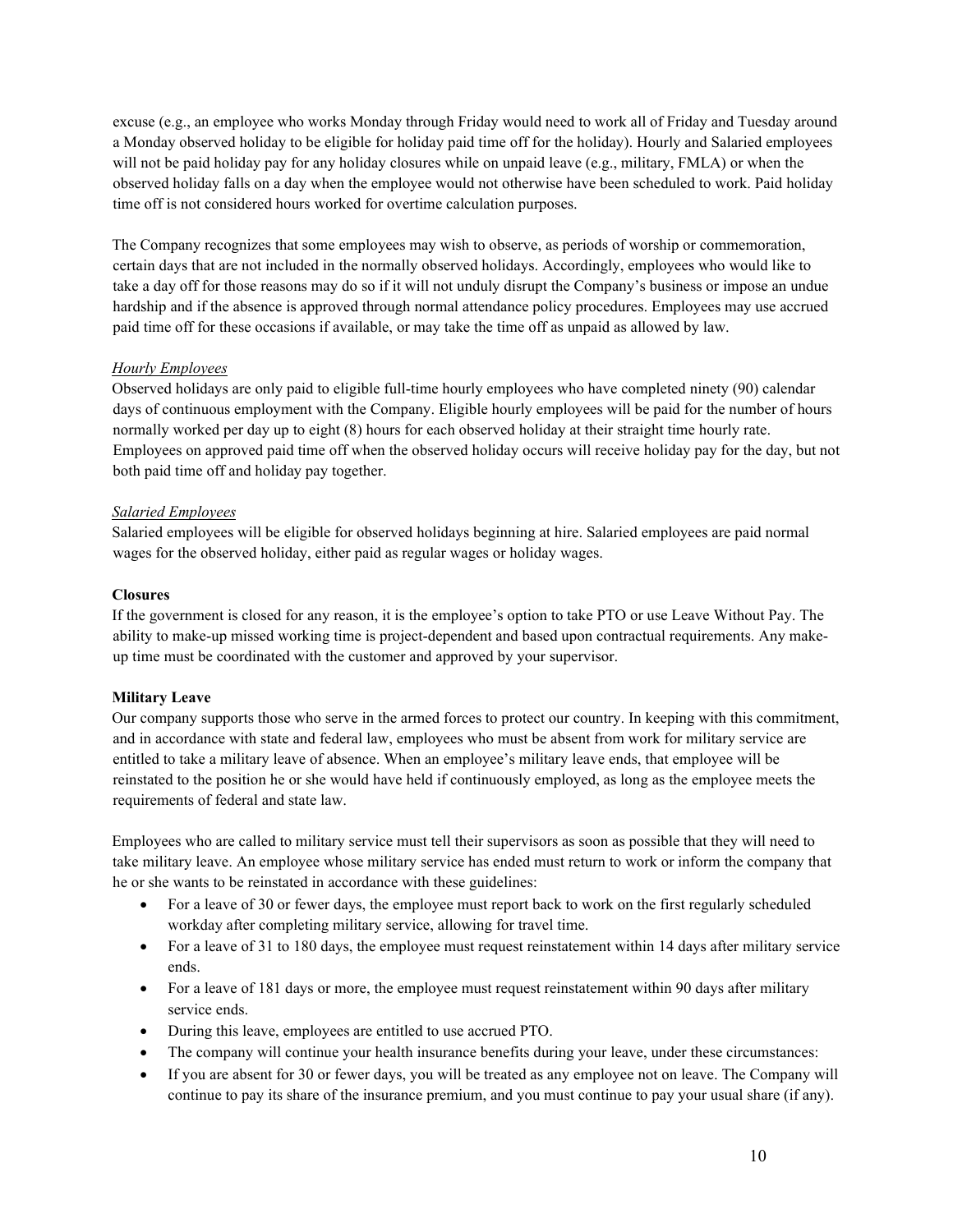• If your leave lasts longer than 30 days, you will have to pay the entire premium to continue your benefits.

# **Voting**

Our Company encourages employees to exercise their right to vote. If your work schedule and the location of your polling place will make it difficult for you to get to the polls before they close, you are entitled to take up to 2 hours off work, at the beginning or end of your shift, to cast your ballot. This time will be paid. Employees who will need to take time off work to vote must inform their supervisors in advance. Employees are expected to work with their supervisors to ensure that their absence does not negatively impact company operations.

# **Jury Duty**

If you are called for jury duty, you are entitled to take time off, as necessary, to fulfill your jury obligations. This leave will be paid, up to 3 days. No employee will face discipline or retaliation for jury service. You must immediately inform your supervisor when you receive your jury duty summons. If you are chosen to sit on a jury, you must inform your supervisor how long the trial is expected to last. Unless sequestered or otherwise restricted by court order or procedure, you must also check in with your supervisor periodically during your jury service, so the company knows when to expect you back at work.

On any day when your jury service ends before the end of your usual workday, you must check in with your supervisor to find out whether you need to return to work for that day.

# **Your Job Performance**

Each and every employee contributes to the success or failure of our company. If one employee allows his or her performance to slip, then all of us suffer. We expect everyone to perform to the highest level possible.

# **Please Act Professionally**

People who work together have an impact on each other's performance, productivity, and personal satisfaction in their jobs. In addition, how our employees act toward customers and vendors will influence whether those relationships are successful for our company. Because your conduct affects many more people than just yourself, we expect you to act in a professional manner whenever you are on company or customer property, conducting company business, or representing the company at business or social functions. Although it is impossible to give an exhaustive list of everything that professional conduct means, it does, at a minimum, include the following:

- Following all of the rules in this handbook that apply to you.
- Refraining from rude, offensive, or outrageous behavior.
- Refraining from ridicule and hostile jokes.
- Treat coworkers, customers, and vendors with patience, respect, and consideration. Be courteous and helpful to others.
- Communicating openly with supervisors, managers, and coworkers.

# **Punctuality and Attendance**

You are important to the effective operation of this business. When you are not here at expected times or on expected days, someone else must do your job or delay doing his or her own job while waiting for you to arrive. If you work with customers or vendors, they may grow frustrated if they can't reach you during your scheduled work times. As a result, we expect you to keep regular attendance and to be on time and ready to work at the beginning of each scheduled workday. The Company reserves the right to ask for documentation for any unscheduled PTO longer than 3 days.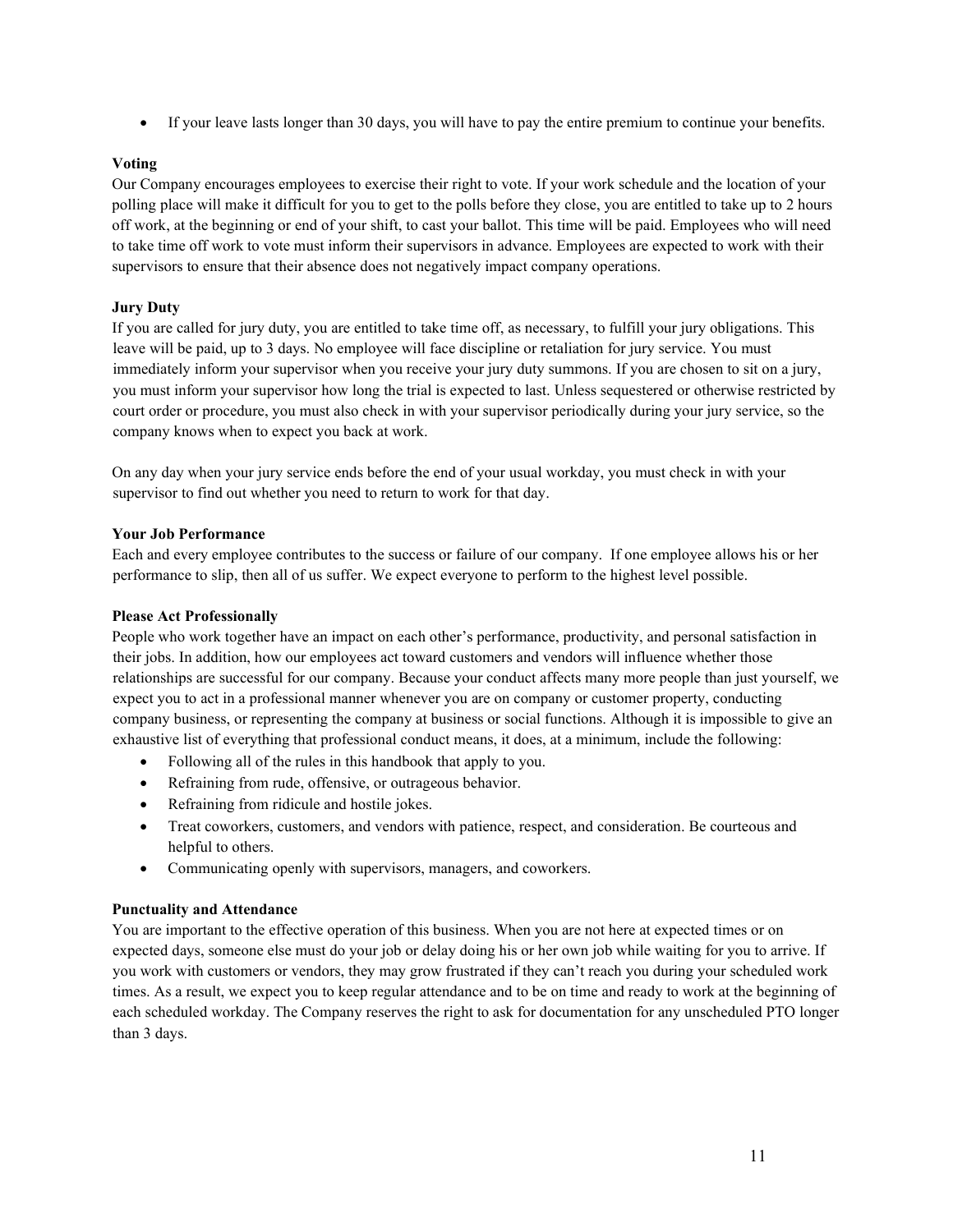#### **Employee Appearance and Dress**

We ask all employees to use common sense when they dress for work. Please dress appropriately for your position and job duties, and please make sure you are neat and clean at all times. If you have any questions about the proper attire for your position, please contact your supervisor. We will try to reasonably accommodate an employee's special dress or grooming needs that are the result of religion, ethnicity, race, or disability.

#### *Business Dress*

Business dress or suit shall be worn where that is the normal dress for the customer, government personnel, or other company personnel at the workplace or meetings. Examples include office work in the Pentagon or at other government sites with a senior management role.

#### *Business Casual*

Our Company's objective in establishing a business casual dress code, is to allow our employees to work comfortably in the workplace. Yet, we still need our employees to project a professional image for our clients, potential employees, and visitors. Because all casual clothing is not suitable for the office, these guidelines will help you determine what is appropriate to wear to work. Clothing that works well for the beach, yard work, dance clubs, exercise sessions, and sports contests may not be appropriate for a professional appearance at work. Clothing that reveals too much cleavage, your back, your chest, your feet, your stomach or your underwear is not appropriate for a place of business, even in a business casual setting.

Even in a business casual work environment, clothing should be pressed and never wrinkled. Torn, dirty, or frayed clothing is unacceptable. All seams must be finished. Any clothing that has words, terms, or pictures that may be offensive to other employees is unacceptable. Jeans or shorts are never acceptable in the office. Jeans may be acceptable for field work. Clothing that has the company logo is encouraged. Sports team, university, and fashion brand names on clothing are generally acceptable. As a federal contractor, the company shall maintain an apolitical posture in the workplace.

#### **Guide to Business Casual Dressing for Work**

This is a general overview of appropriate business casual attire. Items that are not appropriate for the office are listed, too. Neither list is all-inclusive, and both are open to change. The lists tell you what is generally acceptable as business casual attire and what is generally not acceptable as business casual attire. No dress code can cover all contingencies so employees must exert a certain amount of judgment in their choice of clothing to wear to work. If you experience uncertainty about acceptable, professional business casual attire for work, please ask your supervisor or your Human Resources staff.

# **Guide to Business Casual Dressing for Work**

This is a general overview of appropriate business casual attire. Items that are not appropriate for the office are listed, too. Neither list is all-inclusive, and both are open to change. The lists tell you what is generally acceptable as business casual attire and what is generally not acceptable as business casual attire. No dress code can cover all contingencies so employees must exert a certain amount of judgment in their choice of clothing to wear to work. If you experience uncertainty about acceptable, professional business casual attire for work, please ask your supervisor or your Human Resources staff.

#### Skirts, Dresses, and Skirted Suits

Casual dresses and skirts that are split at or below the knee are acceptable. Dress and skirt length should be at a length at which you can sit comfortably in public. Short, tight skirts that ride halfway up the thigh are inappropriate for work. Mini-skirts, skorts, sun dresses, beach dresses, and spaghetti-strap dresses are inappropriate for the office.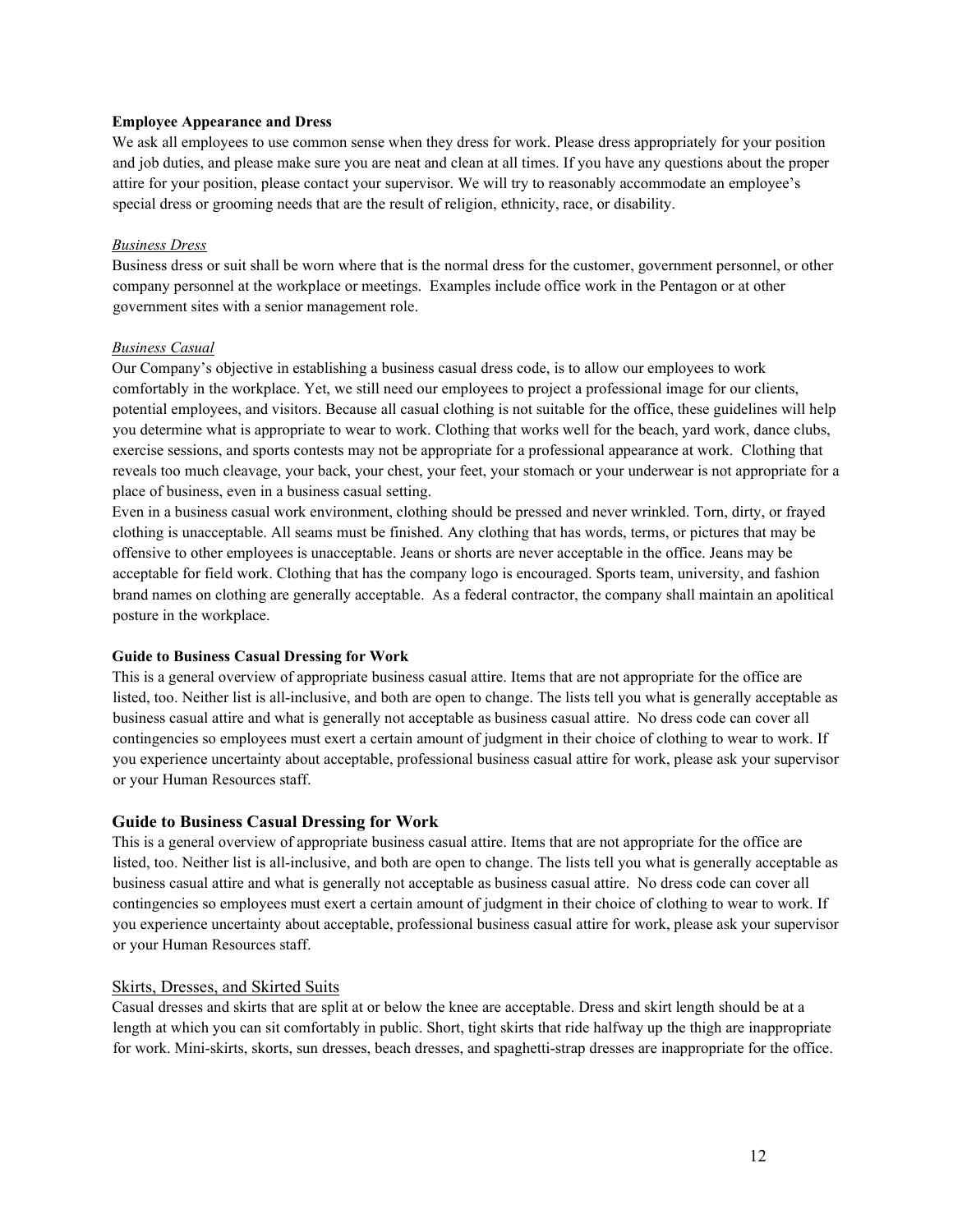# Shirts, Tops, Blouses, and Jackets

Casual shirts, dress shirts, sweaters, tops, golf-type shirts, and turtlenecks are acceptable attire for work. Most suit jackets or sport jackets are also acceptable attire for the office, if they violate none of the listed guidelines. Inappropriate attire for work includes tank tops; lowcut tops; midriff tops; shirts with potentially offensive words, terms, logos, pictures, cartoons, or slogans; halter-tops; tops with bare shoulders; sweatshirts, and t-shirts unless worn under another blouse, shirt, jacket, or dress.

#### Shoes and Footwear

Conservative athletic or walking shoes, loafers, clogs, sneakers, boots, flats, dress heels, and leather deck-type shoes are acceptable for work. Wearing no stockings is acceptable in warm weather. Flashy athletic shoes, thong shoes, flip-flops, slippers, and any shoe with an open toe are not acceptable in the office.

#### *Jewelry, Makeup, Perfume, and Cologne*

These items should be in good taste, with limited visible body piercing and tattoos. Remember, that some employees are allergic to the chemicals in perfumes and make-up, so wear these substances with restraint and consideration.

#### *Hats and Head Covering*

Hats are not appropriate in the office. Head Covers that are required for religious purposes or to honor cultural tradition are allowed so long as the face is not covered due to industrial security requirements for 100% positive ID at all times.

#### *Conclusion*

If clothing fails to meet these standards, as determined by the employee's supervisor and Human Resources staff, the employee will be asked not to wear the inappropriate item to work again. If the problem persists, the employee may be sent home to change clothes and will receive a verbal warning for the first offense. All other policies about personal time use will apply. Progressive disciplinary action will be applied if dress code violations continue.

# **Hostile Work Environment**

We expect our employees to treat everyone they meet through their jobs with courtesy and respect. Threatening, abusive, or vulgar language has no place in our workplace. It destroys morale and relationships, and it impedes the effective and efficient operation of our business. As a result, we will not tolerate threatening, abusive, or vulgar language or behavior from employees while they are on the worksite, conducting company business, or attending company-related business or social functions.

# **Safety Policy**

Our Company takes employee safety very seriously. In order to provide a safe workplace for everyone, every employee must follow our safety rules:

- All employees must immediately report any workplace condition that they believe to be unsafe to their supervisor. The company will investigate the matter promptly.
- All employees must immediately report any workplace accident or injury to the Facility Security Officer.

# **Workplace Security**

It is every employee's responsibility to help keep our workplace secure from unauthorized intruders. Every employee must comply with these security precautions. Visitors must wear an identification badge at all times when they are in our workplace. Visitors can get a badge at reception. They must return the badge when they leave company premises. If the workplace is at government site, employees will support the government's security procedures at all times. Employees must wear their ID badge at all times, prominently displayed on their person, above the waist.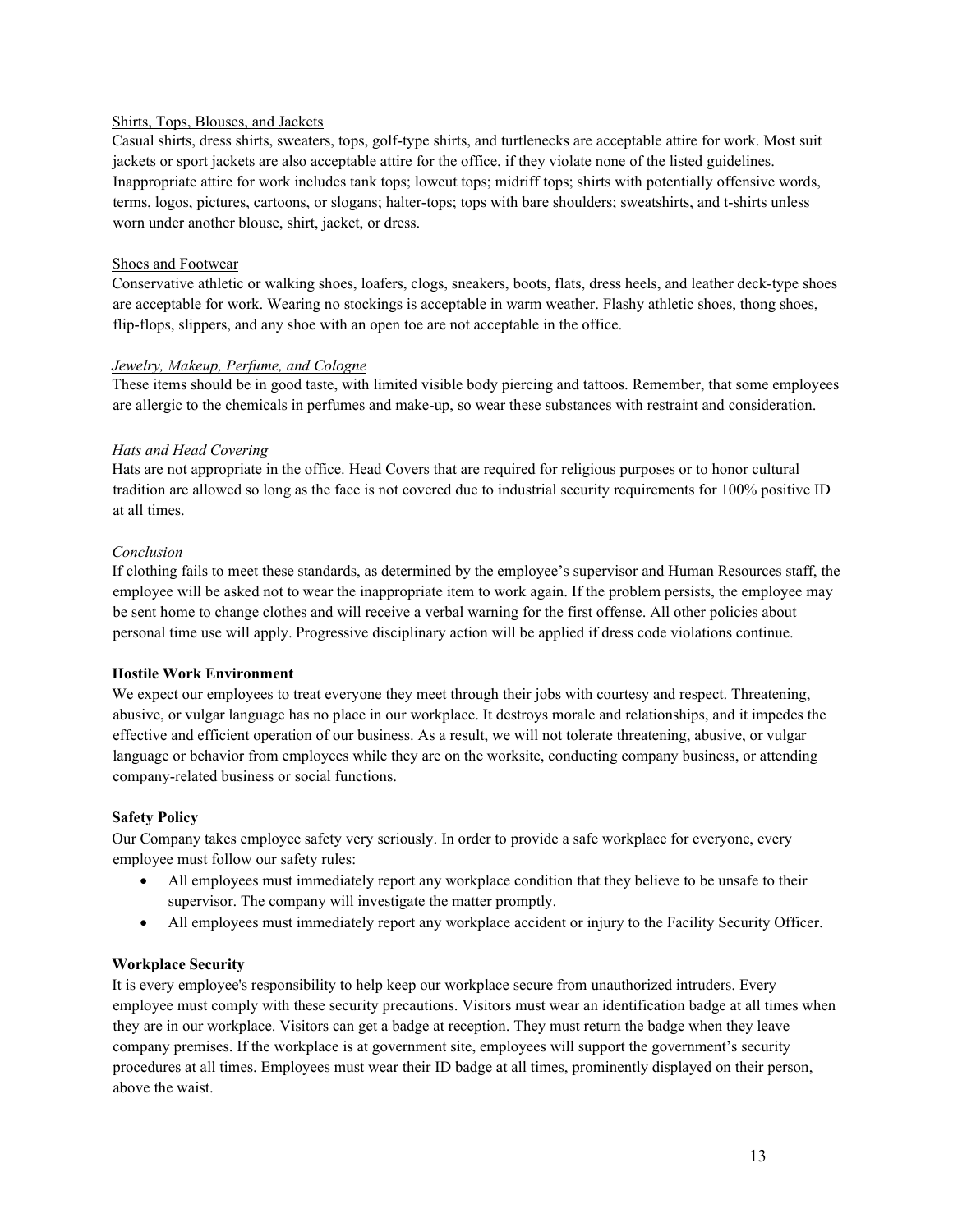#### **Violence in the Workplace Is Prohibited**

We will not tolerate violence in the workplace. Violence includes physical altercations, coercion, pushing or shoving, horseplay, intimidation, stalking, and threats of violence. Any comments about violence will be taken seriously and may result in your termination. Please do not joke or make offhand remarks about violence. Verbal or physical fighting among employees is absolutely prohibited. Employees shall not engage in, provoke, or encourage a fight.

#### **Domestic Violence**

If you have been threatened or are concerned about violence or abuse by a current or former spouse, intimate partner, or other family member, we encourage you to report it to the Facility Security Officer. We will keep this information as confidential as possible. The company will not discriminate against employees who are victims of domestic violence. Once you make a report, the company will decide what steps to take for your safety and the safety of other employees. The company may ask you to provide copies of any restraining orders or other legal papers you have filed against the abuser, as well as a picture of the abuser, for security purposes. We understand that domestic violence can affect performance and attendance. If you need time off to ensure your own safety, appear in court, or handle other matters relating to domestic violence, please let us know.

#### **Don't Use a Cell Phone While Driving**

We know that our employees may use their cell phones whether these devices belong to the employee or are issued by the company, for work-related matters. Eagle Horizon employees are prohibited from using cell phones for workrelated matters while driving. Eagle Horizon employees are strongly discouraged from using cell phones even for personal matters while driving. We are concerned for your safety and for the safety of other drivers and pedestrians; using a cell phone while driving can lead to accidents.

If permitted by state and federal law, employees may use hands-free equipment to make or answer calls while driving without violating this policy. However, safety must always be your first priority. We expect you to keep these calls brief. If, because of weather or traffic conditions or for any other reason, you are unable to concentrate fully on the road, you must either end the conversation or pull over and safely park your vehicle before resuming your call.

# **Company and Personal Property Are Subject to Search**

Employees do not have a right to privacy in their workspaces, any other company property, or any personal property they bring to the workplace. The company reserves the right to search company premises at any time, without warning, to ensure compliance with our policies, including those that cover employee safety, workplace violence, harassment, theft, drug and alcohol use, and possession of prohibited items. The company may search company property, including but not limited to lockers, desks, file cabinets, storage areas, and workspaces. The company may also search personal property brought onto company premises, including but not limited to toolboxes, briefcases, backpacks, cars, purses, and bags.

#### **Telephone Monitoring**

The Company reserves the right to monitor calls made from or received on company telephones. Therefore, no employee should expect that conversations made on company telephones will be private.

#### **Email, Internet Use and Software**

All policies regarding the use of company email, personal email accounts, internet use, social media posting and software downloads, updates, etc. are covered in a separate Technology Use Appendix.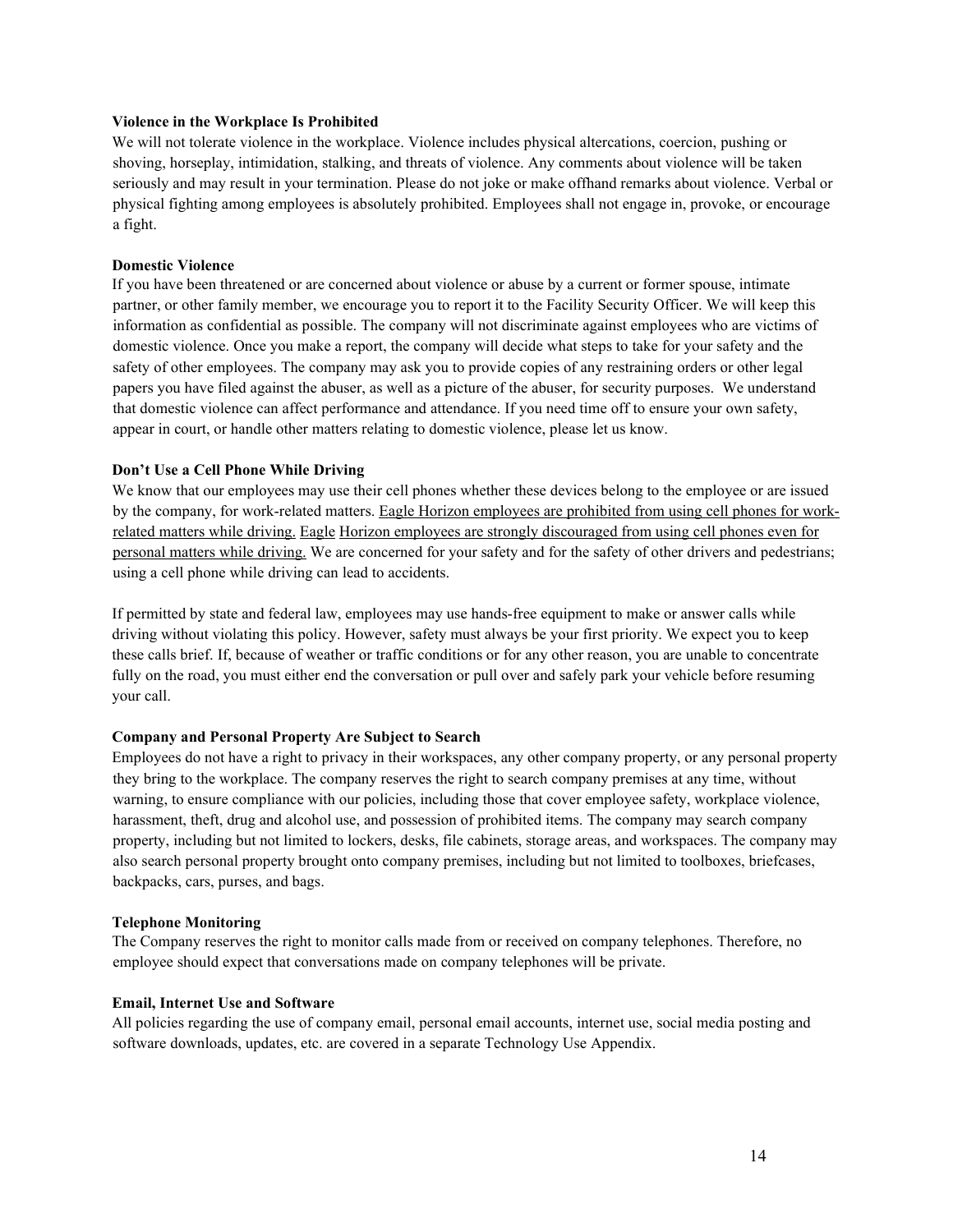# **Your Personnel File**

This company maintains a personnel file on each employee. The purpose of this file is to allow us to make decisions and take actions that are personally important to you, including notifying your family in case of an emergency, calculating income tax deductions and withholdings, and paying for appropriate insurance coverage. We do not keep medical records or work eligibility forms in your personnel file. Those are kept separately. Your personnel file is physically kept by the Facility Security Officer.

#### **Confidentiality of Personnel Files**

Because the information in your personnel file is by its nature personal, we keep the file as confidential as possible. We allow access to your file only on a need-to-know basis.

#### **Please Notify Us If Your Information Changes**

Because we use the information in your personnel file to take actions on your behalf, it is important that the information in that file be accurate. Please notify us whenever any of the following changes:

- your name your mailing address your phone number your dependents
- the number of dependents you are designating for income tax withholding your marital status
- the name and phone number of the individual whom we should notify in case of an emergency, or restrictions on your driver's license. any adverse information that could affect your security clearance

#### **Work Eligibility Records**

In compliance with federal law, all newly hired employees must present proof that they are legally eligible to work in the United States. We must keep records related to that proof, including a copy of the USCIS Form I-9 that each employee completes for us. Those forms are kept as confidential as possible. We do not keep them in your personnel file.

# **Medical Records**

We understand the particularly sensitive nature of an employee's medical records, so we do not place any such records in the employee's personnel file. We keep all medical records in a separate and secure place.

#### **Security Clearance Records**

Policies and procedures concerned with obtaining or maintaining personnel security clearances and the company's Facility Clearance are covered in the Security Handbook.

#### **Policy Against Alcohol and Illegal Drug Use**

This company is committed to providing a safe, comfortable, and productive work environment for its employees. We recognize that employees who abuse drugs or alcohol at work -- or who appear at work under the influence of illegal drugs or alcohol -- harm both themselves and the work environment. As a result, we prohibit employees from doing the following:

- appearing at work under the influence of alcohol or illegal drugs
- conducting company business while under the influence of alcohol or illegal drugs (whether or not the employee is actually on work premises at the time)
- abusing alcohol or using illegal drugs on the worksite
- abusing alcohol or using illegal drugs while conducting company business (whether or not the employee is actually on work premises at the time)
- possessing, buying, selling, or distributing illegal drugs on the worksite
- possessing, buying, selling, or distributing illegal drugs while conducting Company business (whether or not the employee is actually on work premises at the time).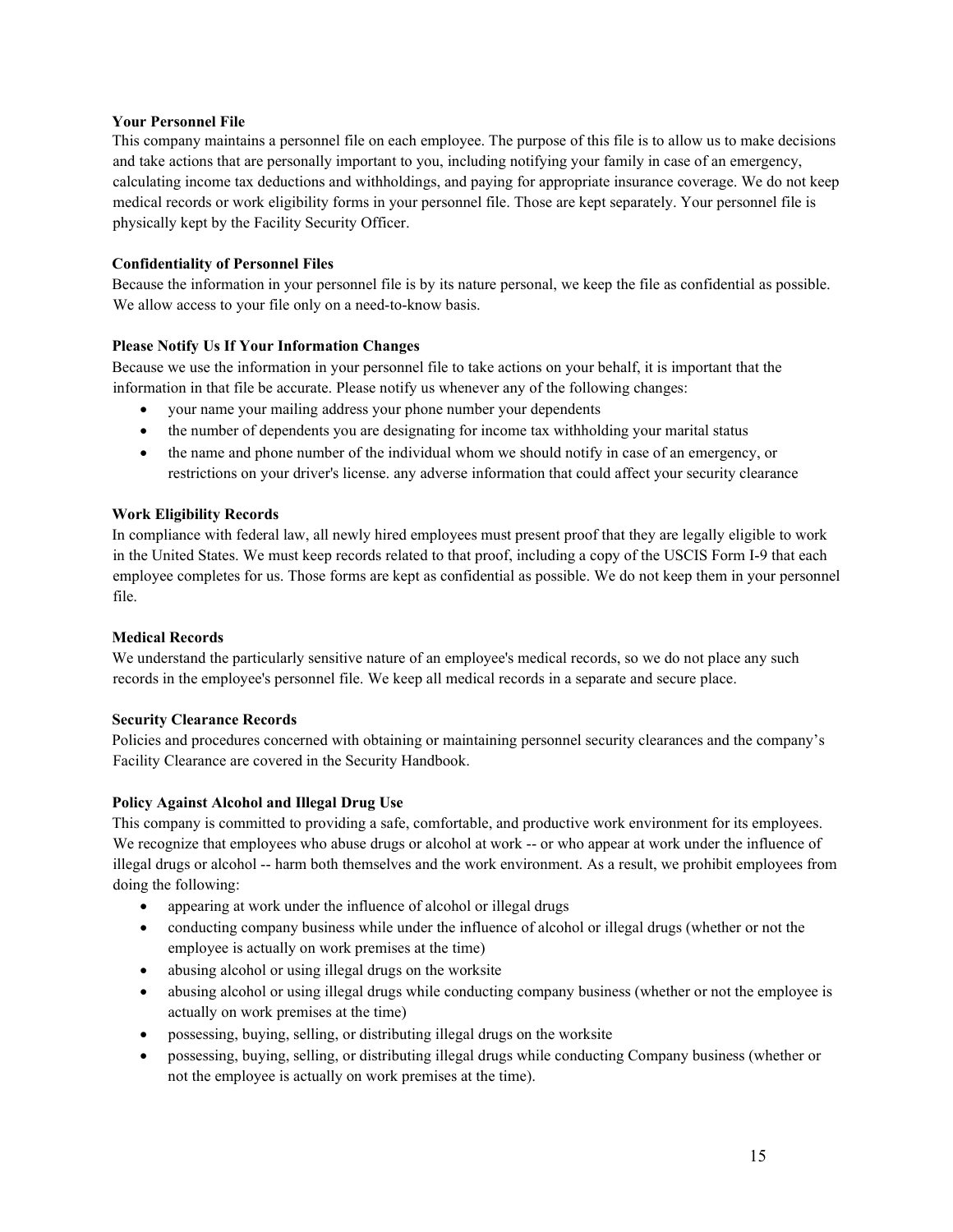Illegal drug use includes more than just outlawed drugs such as marijuana, cocaine, or heroin. It also includes the misuse of otherwise legal prescription and over-the-counter drugs. While medical marijuana is legal in several states, it is still against federal law to use, grow, sell or possess any kind of marijuana. This policy covers times when employees are on call but not working and times when employees are driving company vehicles or using company equipment. Employees who violate this policy may face disciplinary action, up to and including termination.

# **If You Resign**

If you decide to leave our company for another position, we wish you well. Please notify your supervisor in writing about your plans. If you can, please give us 2 weeks' notice. This will give us time to calculate your final paycheck and accrued overtime, vacation pay, and any other money that we owe you. You must return all company property in good condition. Even as you leave this company and move on to future endeavors, you still have an obligation to keep confidential this company's sensitive information.

# **Final Paychecks**

Final paychecks will include all compensation earned but not paid through the date of termination.

# **Severance Pay Is Discretionary**

Generally, our Company does not pay severance to departing employees, whether they quit, are laid off, or are fired for any reason. However, we reserve the right to pay severance. Decisions about severance pay will be made on a case-by-case basis and are entirely within the discretion of the Company. No employee has a right to severance pay, and you should not expect to receive it.

# **Continuing Your Health Insurance Coverage**

Our company offers employees group health insurance coverage as a benefit of employment. If you are no longer eligible for insurance coverage because of a reduction in hours, because you quit, or because your employment is terminated for reasons other than serious misconduct, you have the right to continue your health insurance coverage. You will have to pay the cost of this coverage. Others covered by your insurance (your spouse and children, for example) also have the right to continue coverage if they are no longer eligible for certain reasons. If you and your spouse divorce or legally separate, or if you die while in our employ, your spouse may continue coverage under our group health plan. And once your children lose their dependent status, they may continue their health care as well. You will receive an initial notice of your right to continued health insurance coverage when you first become eligible for health insurance under the company's group plan. You will receive an additional notice when your hours are reduced, you quit, or your employment is terminated. This second notice will tell you how to choose continuation coverage, what your obligations will be, whether you are entitled to a partial subsidy, and how much you will have to pay for coverage. You must notify us if any of your family members become eligible for continued coverage due to divorce, separation, or reaching the age of majority.

# **Exit Interviews**

We will hold an exit interview with every employee who leaves the company, for any reason. During the interview, you will have the opportunity to tell us about your employment experience here: what you liked, what you didn't like, and where you think we can improve. We greatly value these comments. The exit interview also gives us a chance to handle some practical matters relating to the end of your employment. You will be expected to return all company property at the interview. You will also have an opportunity to ask any questions you might have about insurance, benefits, final paychecks, references, or any other matter relating to your employment. Your exit interview will also include the required debriefing for your security clearance.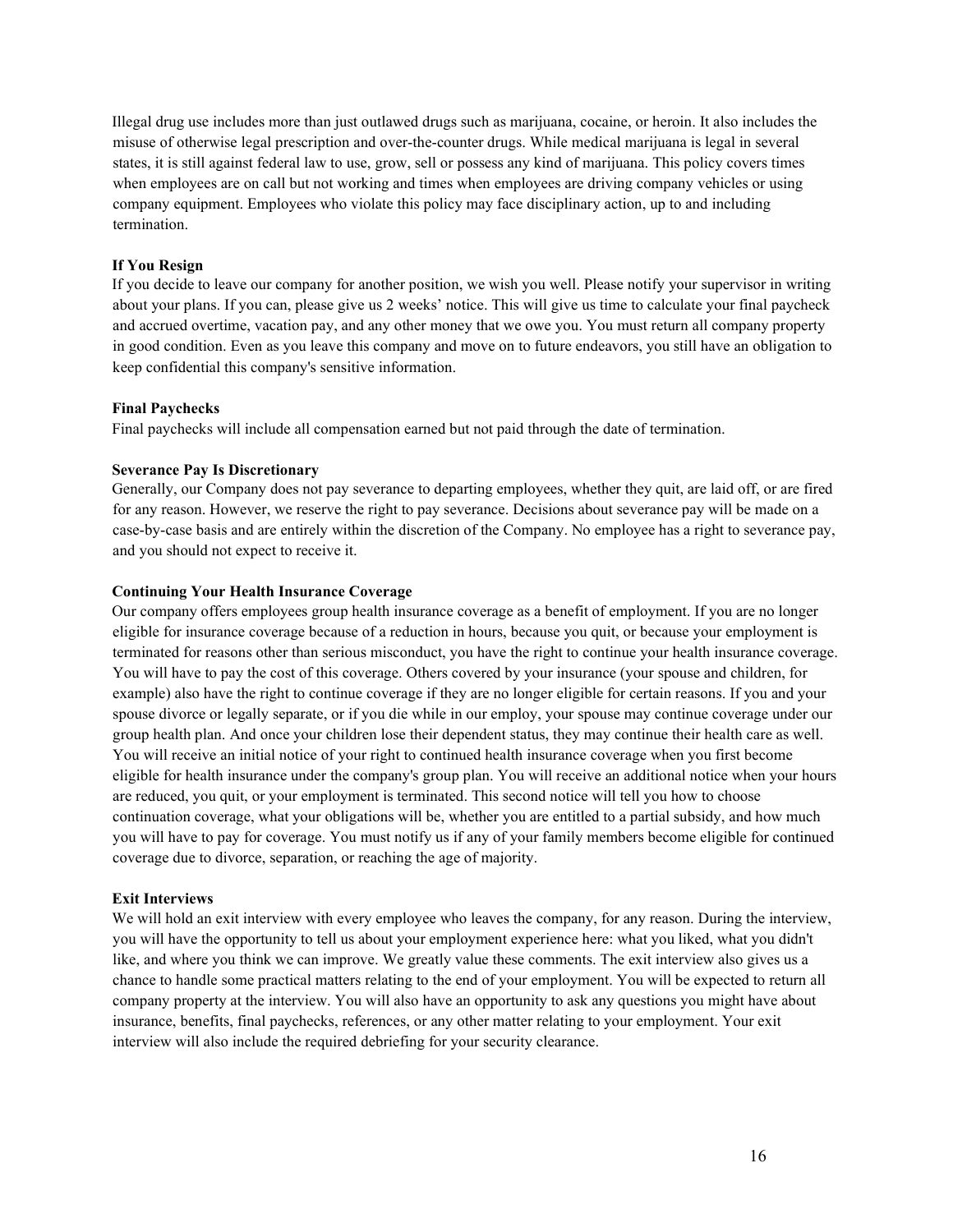# **References**

When we are contacted by prospective employers seeking information about former employees, we will release the following data only: the position(s) the employee held, the dates the employee worked for our Company, and the employee's salary or rate of pay.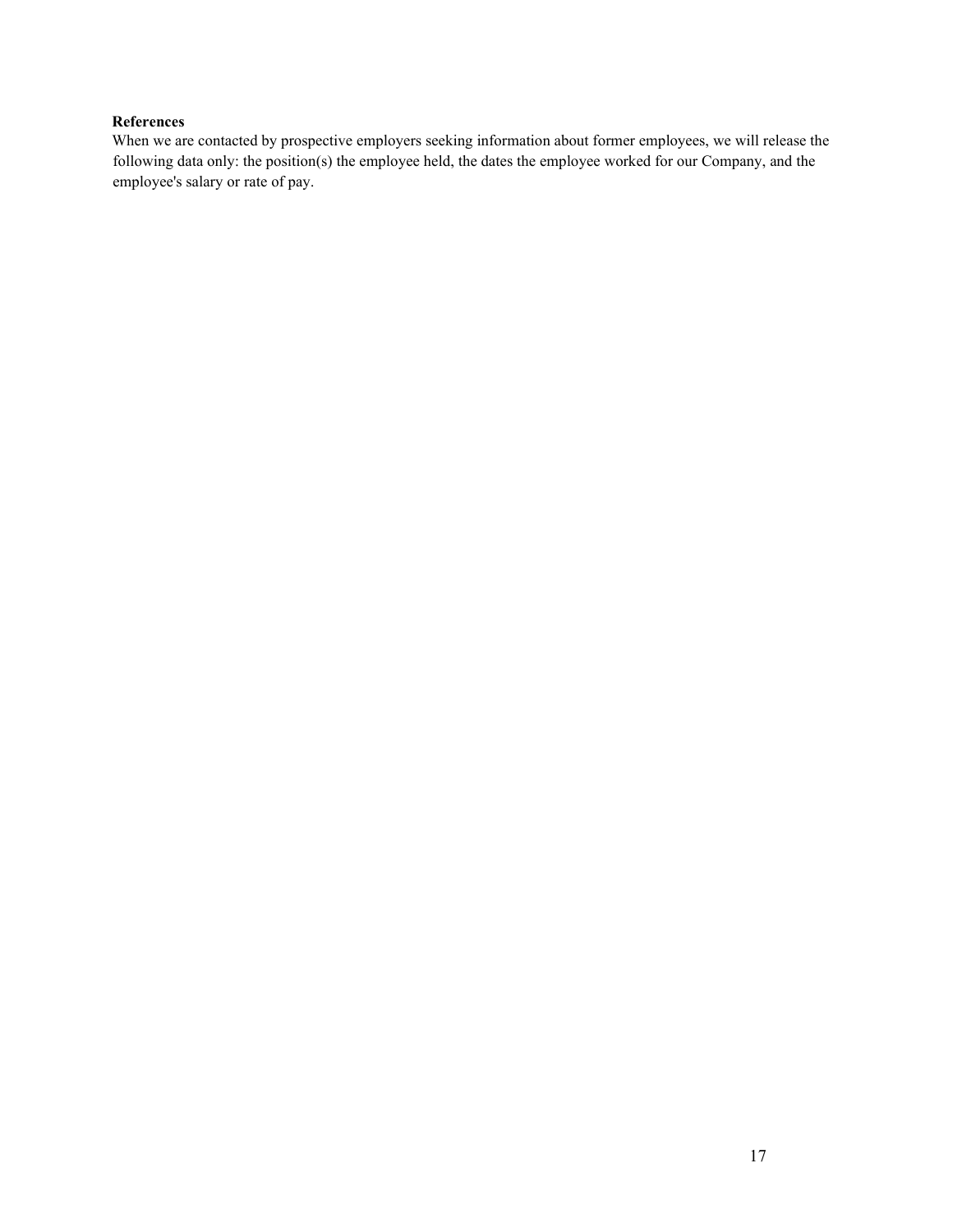# **Addendum 1**

# Anti-Harassment Addendum

#### **Sexual and Other Harassment**

It is the goal of this Company to maintain a workplace free of sexual harassment and intimidation. Harassment against individuals on the basis of race, religion, sex, gender, sexual orientation and gender identity, national origin, disability, or any other status protected by state or federal employment discrimination laws is illegal and a violation of Eagle Horizon Group's policy. Harassment is a form of employee misconduct that undermines the integrity of the work environment. All employees and contract workers must be allowed to work in an environment free from unsolicited and unwelcome harassment. Eagle Horizon Group will take all reasonable steps to prevent sexual and other forms of harassment from occurring at its workplace. No supervisor has the authority to grant or deny promotions or to make any change in job status on the basis of provision or denial of sexual favors.

- Prohibited Conduct: Sexual or other unlawful harassment or discrimination includes any verbal, physical or visual conduct based on sex, race, age, national origin, disability, or any other legally protected basis if:
- (i) Submission to such conduct is made either explicitly or implicitly a term or condition of an individual's employment or engagement;
- (ii) Submission to or rejection of such conduct by an individual is used as a basis for decisions concerning that individual's employment or engagement; or
- (iii) It creates a hostile or offensive work environment.
- Examples of conduct that may be characterized as sexual harassment include in-person or via e-mail/internet the display of sexually suggestive material, conduct of a sexual nature (e.g., degrading comments; propositions; jokes; tricks; repeated offensive sexual flirtations; advances or propositions; obscene or sexually oriented language or gestures; display or circulation of obscene or sexually oriented printed or visual materials; offensive physical contact such as grabbing, patting, pinching, or brushing against another's body), that is unwelcome by the employee or contract worker, and/or the threat or suggestion that an individual's job advancement, security, and/or conditions of employment depend on submission to sexual demands or toleration of sexual harassment. Conduct in violation of the Sexual Harassment policy may result in discipline up to and including termination of employment or engagement.
- Other forms of unlawful harassment or discrimination may include racial epithets, slurs and derogatory remarks, stereotypes, jokes, posters or cartoons based on race, sexual orientation and gender identity, national origin, age, disability, marital status or other legally protected categories.
- Obligation to Report: It is Eagle Horizon Group's policy to conduct a reasonable and effective investigation and remedy any known incidents of harassment or discrimination. In order to accomplish this, however, harassment and discrimination must be brought to the attention of Management. Accordingly, employees or contract workers who feel aggrieved because of harassment or discrimination have an obligation to communicate their problem immediately.
- The following procedure must be followed by an individual who has a complaint of harassment:
	- (i) Employees or contract workers who feel that they have been sexually harassed by anyone in a supervisory or nonsupervisory position must immediately contact Edward Ohlert, Chief Operating Officer, at 703 868-7232; Kenneth Sullivan, President, at 571 212-1569; or Rae Ohlert CEO at 571 224-3806. In addition, employees or contract workers who feel aggrieved because of sexual and other harassment may also call the Eagle Horizon Group Ethics Hotline at 540-326-4546.
- Appropriate Investigation: The Company will promptly investigate and take appropriate measures to prevent a recurrence of the reported harassment. The investigation will be properly and adequately documented and kept confidential to the extent possible.
- Complaint Forms Available: Employees and contract workers may use the attached complaint form, but are not required to do so.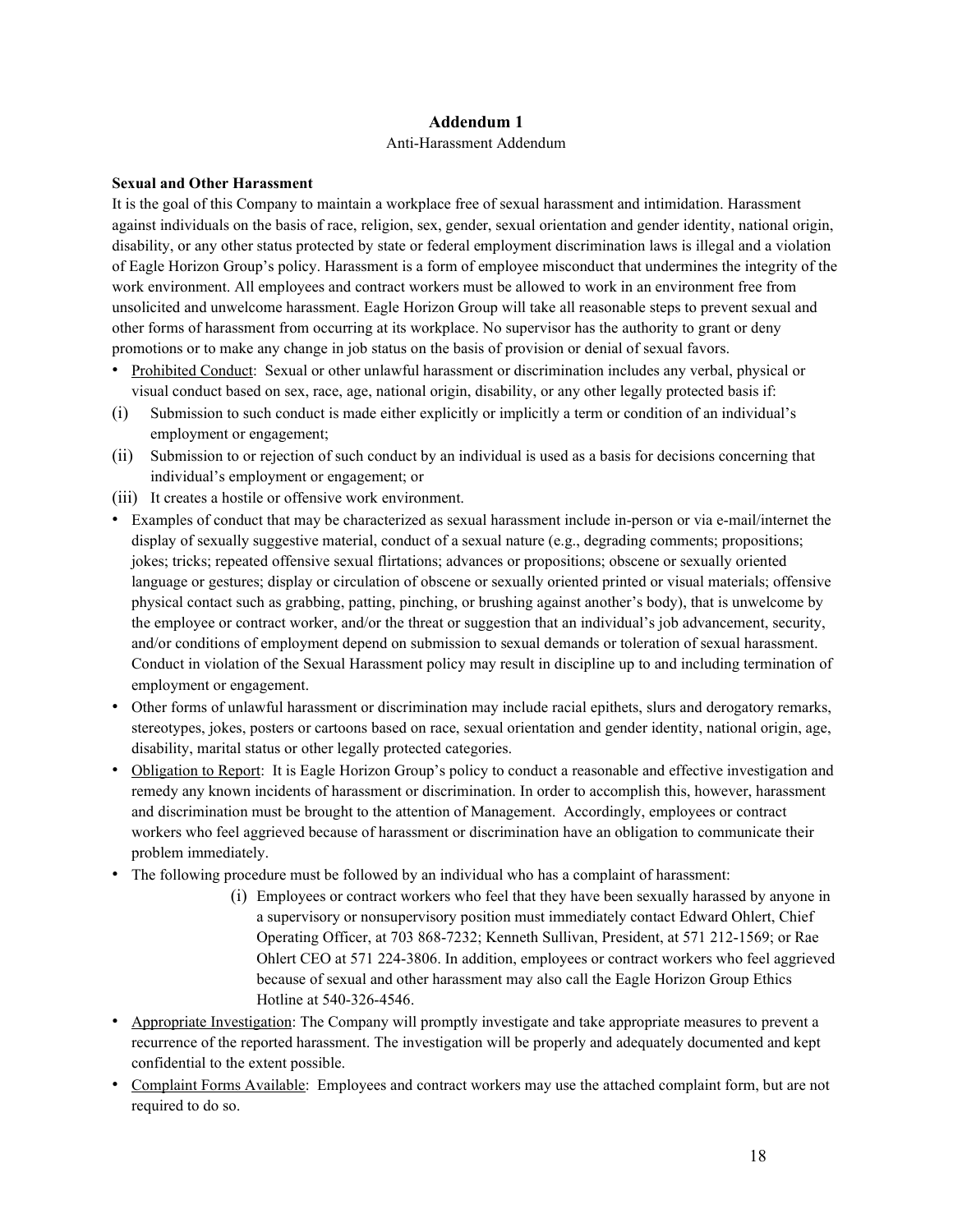• External Complaint Process: Any employee or contract worker who is not satisfied with the handling of a harassment complaint may seek further relief by contacting the appropriate state or federal agency. In Virginia, the Department of Fair Employment and Housing can be contacted by consulting the government listings section of your telephone book. The state or federal agency will, in appropriate cases, investigate complaints of harassment; after a hearing, the Fair Employment and Housing Commission may award damages to individuals actually injured as a result of unlawful harassment.

# **"No Retaliation."**

Employees and contract workers are protected by law from retaliation for opposing or reporting any harassment or for otherwise participating in processes connected with a harassment-related investigation, proceeding or hearing conducted by Eagle Horizon Group or the Department of Fair Employment and Housing, or the Equal Employment Opportunity Commission. Eagle Horizon Group will take disciplinary action up to and including the immediate termination of any employee who retaliates against another employee for engaging in any of those protected activities. Contract workers will be subject to termination of their engagement with Eagle Horizon Group for engaging in retaliation.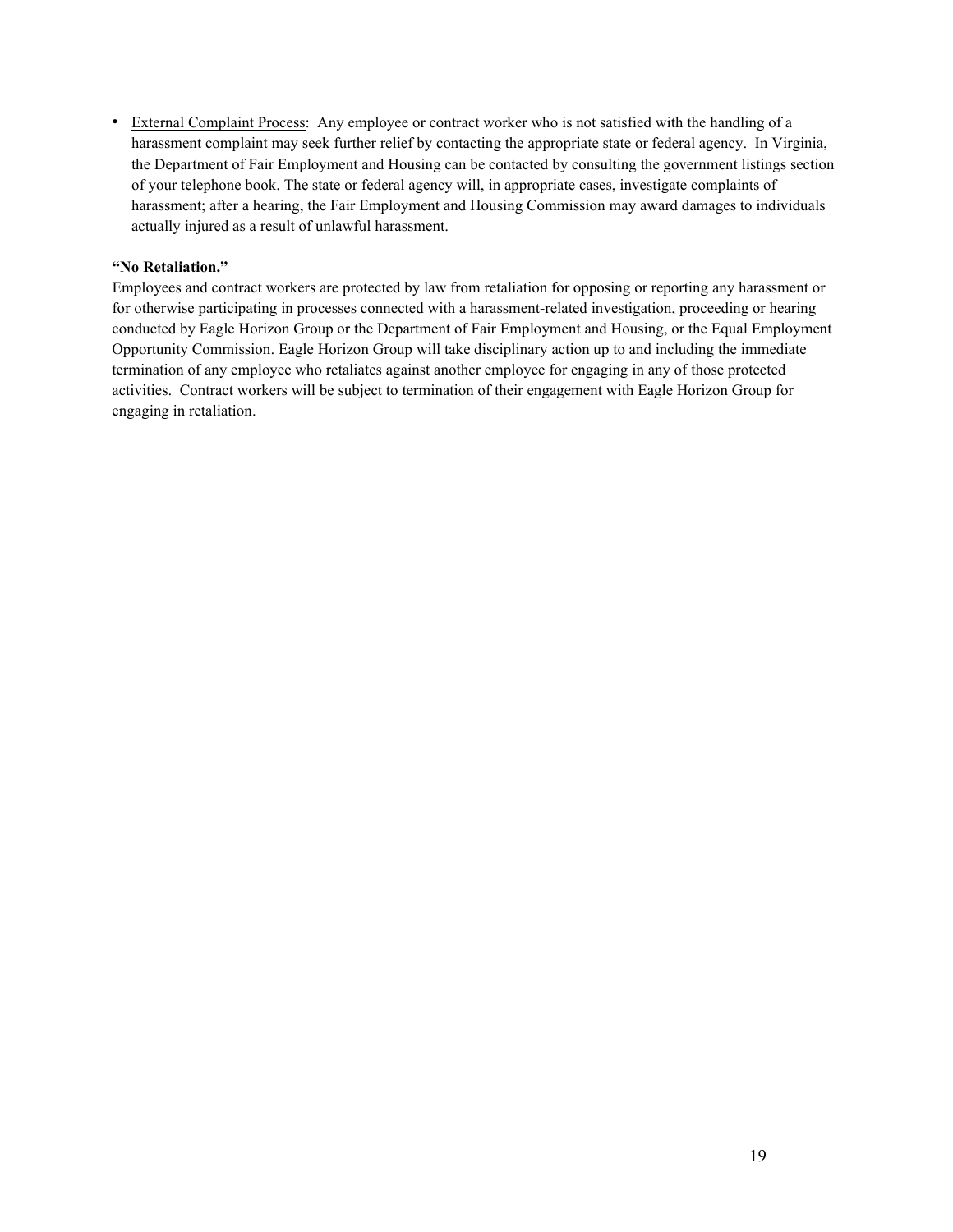$Page \_\ of \_\$ 

# **SEXUAL HARASSMENT COMPLAINT FORM**

Name:

Date:

Describe the nature of the complaint, be as specific as possible regarding individual(s) involved, dates, witnesses, if any, etc. Please attach additional sheets as needed.

Eagle Horizon Group is obligated to investigate this complaint. While full confidentiality cannot be guaranteed, Eagle Horizon Group will protect your privacy as much as possible during and after the investigation.

The information on this form is true. This complaint form reflects the complete account of the incident, or incidents I wish to report.

Signature:

EHG HR-01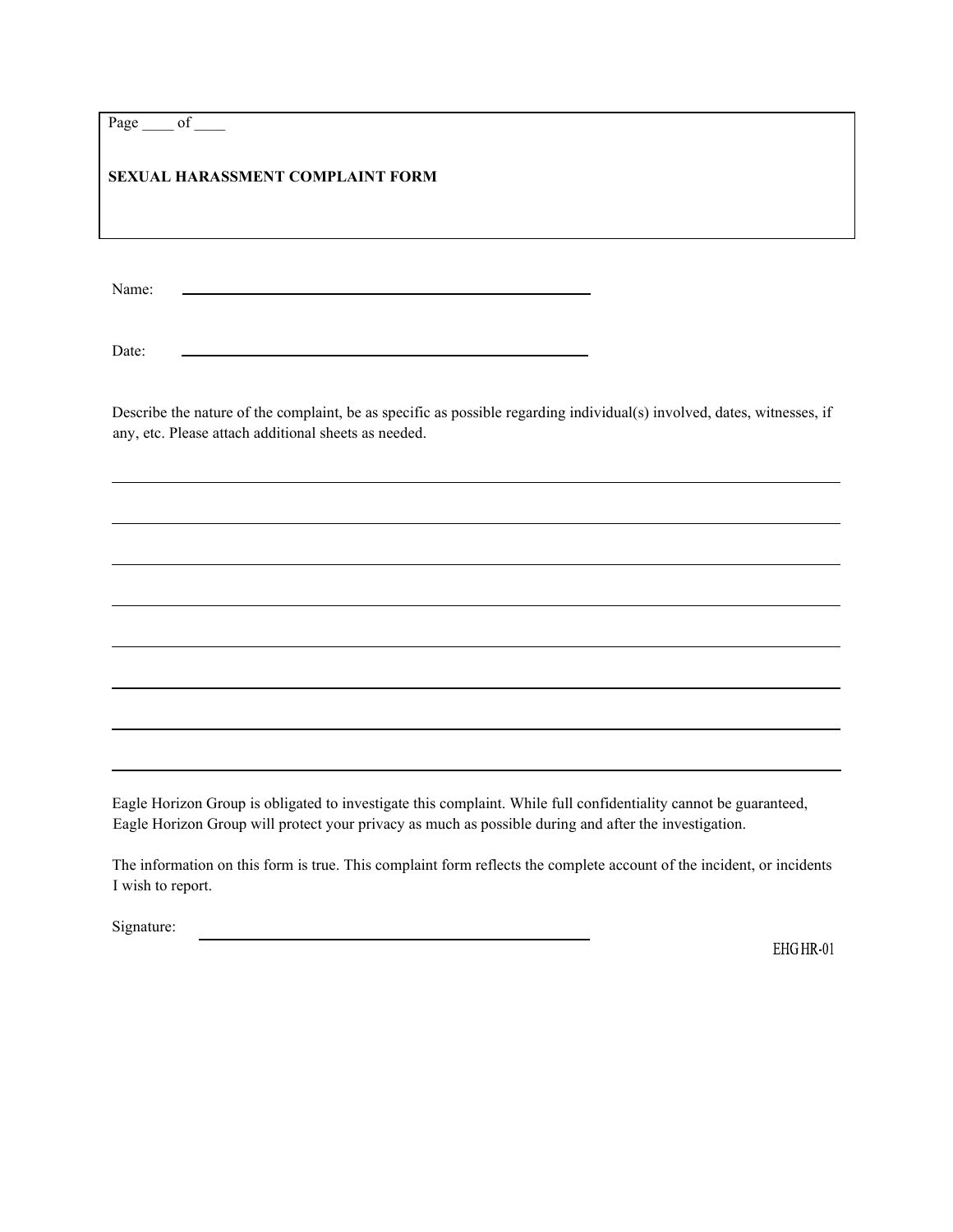#### **Addendum 2 – IT Policy**

#### **Computer Software Restrictions**

The laws governing the protection of software prohibit its copying other than for legitimate backup copies, and software manufacturers are enforcing their legal protection and prosecuting violators. In order to comply with the copyright laws and software agreements, Eagle Horizon Group's policy prohibits unauthorized copying of software that Eagle Horizon Group has purchased for either the Company or for personal use. Eagle Horizon Group also prohibits the use of software that was not legitimately purchased for Company

business in company-owned computers.

Eagle Horizon Group encourages the use of personal computers for Company business and purchases software for each computer on an "as needed" basis, with the understanding that such computer will be used for purposes furthering the business of Eagle Horizon Group.

#### **E-Mail**

The electronic mail system is provided by the Company to assist in the conduct of business within the Company. The electronic mail system and any information stored on it is the property of Eagle Horizon Group, and the employees of Eagle Horizon Group do not have any personal property rights in any matter stored, created, sent, or received on the electronic mail system. The following generally apply equally to Eagle Horizon-owned and customer-owned electronic equipment and procedures. Government-owned electronic equipment and procedures may be even more restrictive for reasons of operational or cyber security.

Eagle Horizon Group has the ability to and reserves the right to review, audit, intercept, access, and disclose for any purpose, with or without notice, all messages created, received, or sent over the electronic system. The following guidelines apply to all Eagle Horizon Group employees and apply to use of company-owned electronic systems and equipment:

- The electronic mail system may not be used to create any offensive or disruptive messages. Among those which are considered offensive are any messages that contain sexual implications, racial slurs, gender-specific comments, or any other comment that offensively addresses someone's age, sexual orientation, religious or political beliefs, national origin, or disability. Eagle Horizon Group's policy against sexual or other unlawful harassment applies fully to the electronic mail system. Thus, the creation and/ or sending of such messages may be deemed as sexually or otherwise unlawful harassing conduct.
- The electronic mail system may not be used to solicit or proselytize for commercial ventures, religious or political causes, outside organizations, or for other non-job-related solicitations. The electronic mail system shall not be used to send (upload) or receive (download) copyrighted materials, trade secrets, proprietary information, or similar materials without prior authorization.
- The e-mail system may not be used to break into other employees' e-mail without authorization.
- Any violation of this policy may result in disciplinary action, up to and including termination of employment.

# **Internet Use**

Access to the Internet allows employees to connect to information resources around the world. Each employee with access to the Internet has a responsibility to maintain and enhance Eagle Horizon Group's public image, and to use the Internet in a productive manner. To ensure that all employees are responsible, productive Internet users and are protecting the Company's public image, the following guidelines have been established for using the Internet:

- All communications should be for professional reasons. Employees are responsible for ensuring that the Internet is used in an effective, ethical, and lawful manner. Databases may be accessed for information as needed.
- It is at the discretion of the employee's supervisor to grant access to the Internet.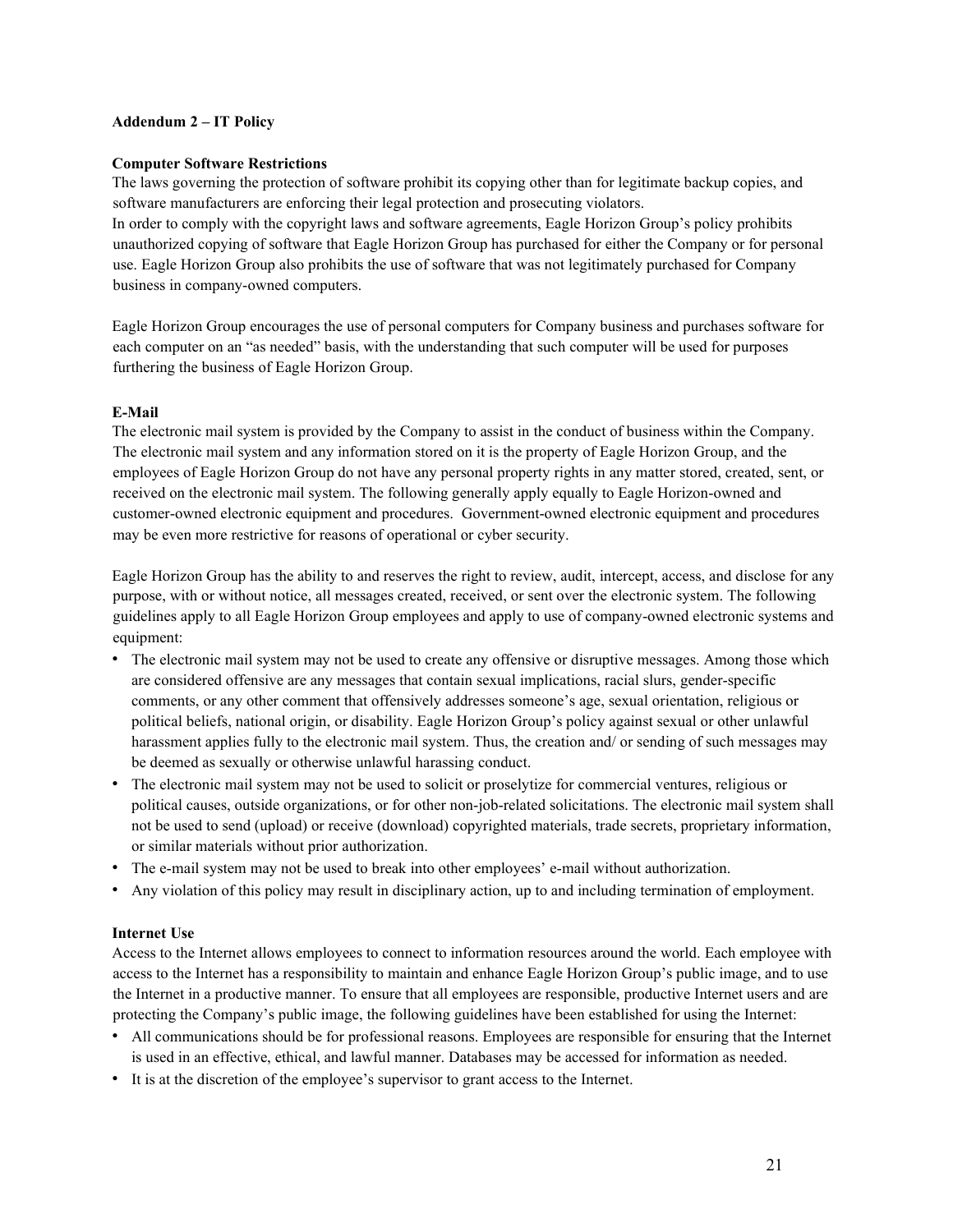- The Chief Operating Officer must approve all text placed on Eagle Horizon Group's website and all changes to the website.
- Employees shall not disclose classified or unclassified information pertaining to a classified contract to the public without prior review and clearance as specified in the Contract Security Classification Specification for the contract, or as otherwise specified by the Cognizant Security Agency (customer).
- Each employee is responsible for the content of all text, audio, or images that are sent over the Internet. Employees accessing the Internet are representing the Company and are expected to exercise sound judgment in using computing resources.
- The Internet is not to be used for personal gain or advancement of individual views. Solicitation of non-Eagle Horizon Group business, or any use of the Internet for personal gain is strictly prohibited. Use of the Internet must not interfere with the productivity of the employee.
- Employees are prohibited from publishing/disclosing any proprietary or intellectual property information on the Internet without express written permission.
- Harassment of any kind is prohibited. The Internet may not be used for transmitting, receiving, viewing, printing or storing any communications of a discriminatory or harassing nature, or which are derogatory to any individual or group, or which are obscene or X-rated communications, or are of a defamatory or threatening nature, or for "chain letters," or for any other purpose that is illegal or against Company policy or contrary to the Company's or Customer's interests.
- Users may not attempt to obscure the origin of any message. As stated above, abusive, profane, or offensive language must not be transmitted through the system.
- All messages created, sent, or retrieved over the Internet or stored in Eagle Horizon Group's computers are the property of Eagle Horizon Group and should not be considered private information. Eagle Horizon Group reserves the right to access and monitor all messages and files on the computer system and to monitor usage patterns for the Internet (e.g., sites accessed, on-line length, time of day of access) as deemed necessary and appropriate. Employees may not use copyrighted material unless granted permission by the owner. All communications including text and images received on Eagle Horizon Group's computer system may be accessed and used by Eagle Horizon Group or disclosed to law enforcement or to other third parties without the prior consent of the sender or the receiver.
- Employees are expected to exercise due caution to avoid inadvertently facilitating unauthorized access to Eagle Horizon or Customer networks. The risk to the country from cyber based intrusion includes the loss of extensive research data, weapons system designs, industry intellectual property, sensitive location data, and much more. Be aware of "Phishing" threats, do not open email from unknown senders, be aware that digital photographs may contain location data, do not visit high risk websites, use digital signature where possible, etc. DISA and other agencies provide valuable training, including anti-phishing, and Eagle Horizon employees' documented participation in such training will be considered a significant performance enhancement.
- Employees are cautioned against sending Personally Identifiable Information (PII) and/or Protected Health Information (PHI), a significant subset of PII, unprotected. FAX with prenotification, password protected with the password via separate email(s) or encryption are means of protecting PII in transmission.
- Do not put material that would pose a risk of unauthorized exposure if forwarded in email. Avoid the use of "reply all" unless that is clearly appropriate.
- Any violation of this policy may result in discipline, up to and including termination of employment.